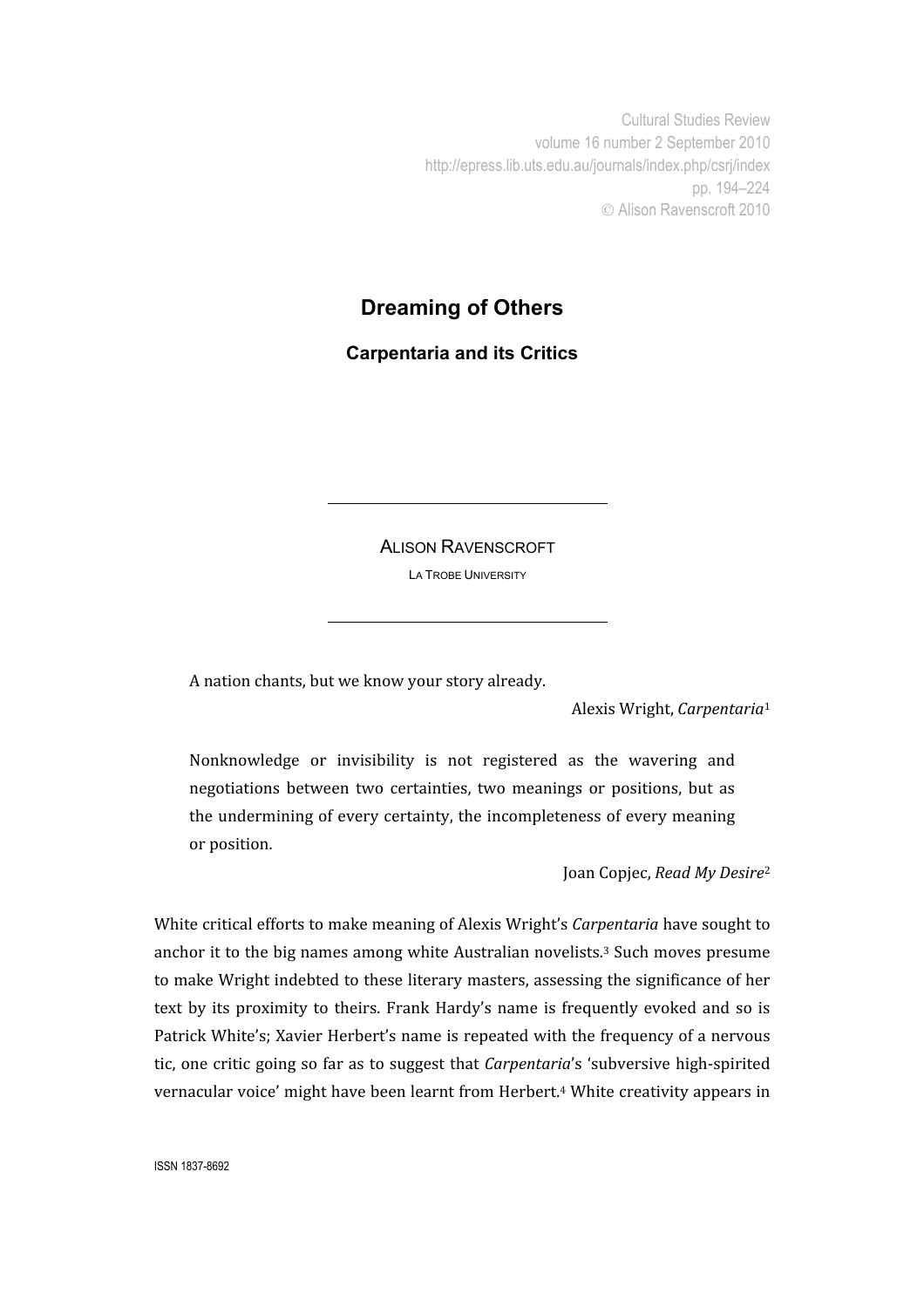these critics' eyes as if it were the original creativity, the inventive one, the prototype.5 These moves are surely another way of saying 'but we know your story already ... because it is our own'.<sup>6</sup> They are moves that refuse the text's unfamiliarity, its strangeness to a white reader.7

Despite this recourse to white Australian literary traditions as marks against which to measure *Carpentaria*, these critics nevertheless remain at a loss: they 'just don't know' what to make of it, they are 'lost in the reading'.8 The first familiarising move has not worked after all: neither text nor reader can be held on course, and so new moves are made. One move is to blame the author who 'cannot resolve the multifarious issues she sets running', implying that she should provide such resolution, that an unresolved and irresolvable text is a failure rather than an accomplishment.<sup>9</sup> I'll go on to critique such a wish to find decidability in another's text but there is another move I'd like to discuss first. This is the very popular move to fix the text within the constraints of magic realism, a move that provides a vocabulary through which the novel can be read as 'dreamscape' 'magic', 'an indigenous magic realism'.10 This is yet another way of saying 'but we know your story already, its very form is our own', for magic realism is not a form of writing that arises in another's culture, as is so often claimed: it is very much the product of a certain white Western critical strategy. As Stephen Slemon once warned: 'the established systems of generic classification are complicit with a centralizing impulse in imperial culture' and the concept of magic realism might be one example. It threatens, he argued, 'to become a monumentalizing category for literary practice', offering 'a single locus upon which the massive problem of *difference* in literary expression can be managed into recognizable meaning in one swift pass'.11

What are the literary practices and histories to which Australian critics refer when they produce Indigenous-signed texts as magic realist? It quickly becomes clear that magic realism has been taken up in the name of literary postcolonialism's interests in the possibilities of reading and writing difference between the coloniser and the colonised. Indeed the critical production of magic realism now reads like a synecdoche for debates in postcolonial theory, exercising that body of theory's preoccupations with questions of hybridity and liminality.12 It is equally clear though that, in the end, the difference that is insisted upon in one moment is allowed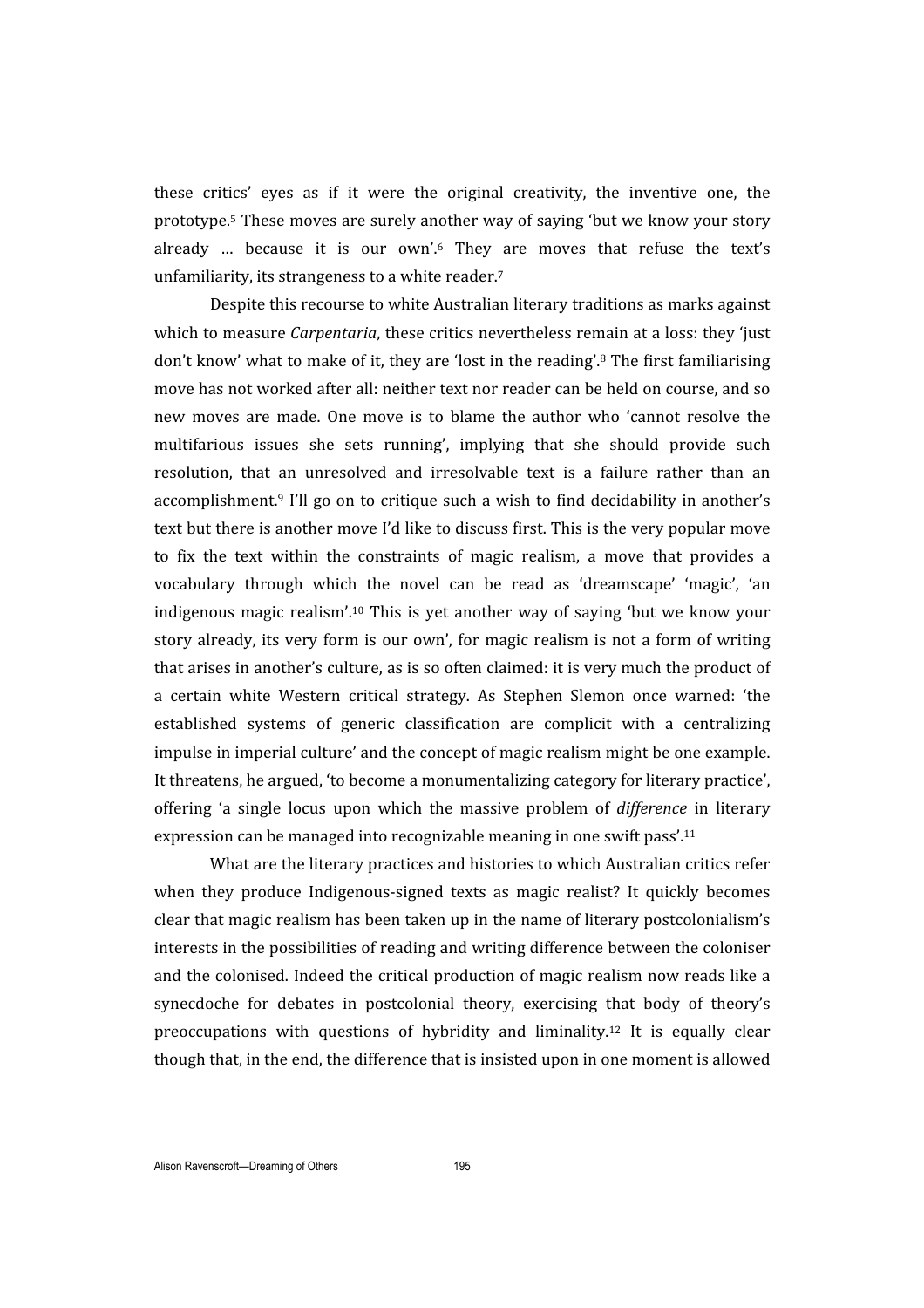to fall in the next. In Australia, as elsewhere, the strategy becomes one more moment in the production of another as a (lesser) version of oneself.

The term magic realism was coined by Franz Roh in Germany in 1925 to describe his vision for a new post-expressionist art, where the art would give representation to a subjective experience of reality, a reality that is amplified until its own so-called magic appears in the work of  $art<sup>13</sup>$  Roh's idea arose historically in the context of psychoanalysis and its interests in visibility and invisibility, in what can and cannot be brought into language, into knowledge. Like psychoanalysis, it is concerned with division and doubleness *within* any one human subject, where what Roh has called magic is always another aspect or experience of a psychic reality. It is that part of reality that hovers around, or palpates behind, what can be discerned. What Roh hoped might be made to appear in a new art as magical or strange is not *another's* reality, then, but always *one's own*—recalling Freud's insistence on the uncanny as the constitutive strangeness that is not exterior to the subject but within.14 Roh hoped for an artistic practice that could point to that part of subjective reality that escapes representation, this magic that falls from view and is perhaps felt rather than seen, an atmosphere one might say; a part of subjective reality that artistic practice might be able to point to by, for instance, figuring fragmentations of the visual field, or in certain distortions and condensations in patterns of darkness and light, in shadow and aura.

These hopes and possibilities are foreclosed, however, in most contemporary literary critics' mobilisations of magic realism. The term tends now not to be taken in Roh's sense of art that represents the magic of so-called reality, the very subjective strangeness of one's own psychic reality. Instead, 'magic' and 'realism' are taken to be two distinct, even oppositional, representational codes at work in a text and referring to two distinct worlds or cultures. These worlds are now keenly associated with the world of the coloniser on one hand and the colonised on the other. Unsurprisingly, the so-called magic falls on the side of Indigenous colonised subjects and so‐called reality remains on the side of the colonisers.

In postcolonial literary criticism, gestures are always made towards difference, and the word 'dialectic' runs through this criticism like a talisman that could ward off charges of neoimperialism. But, as we'll see, these gestures towards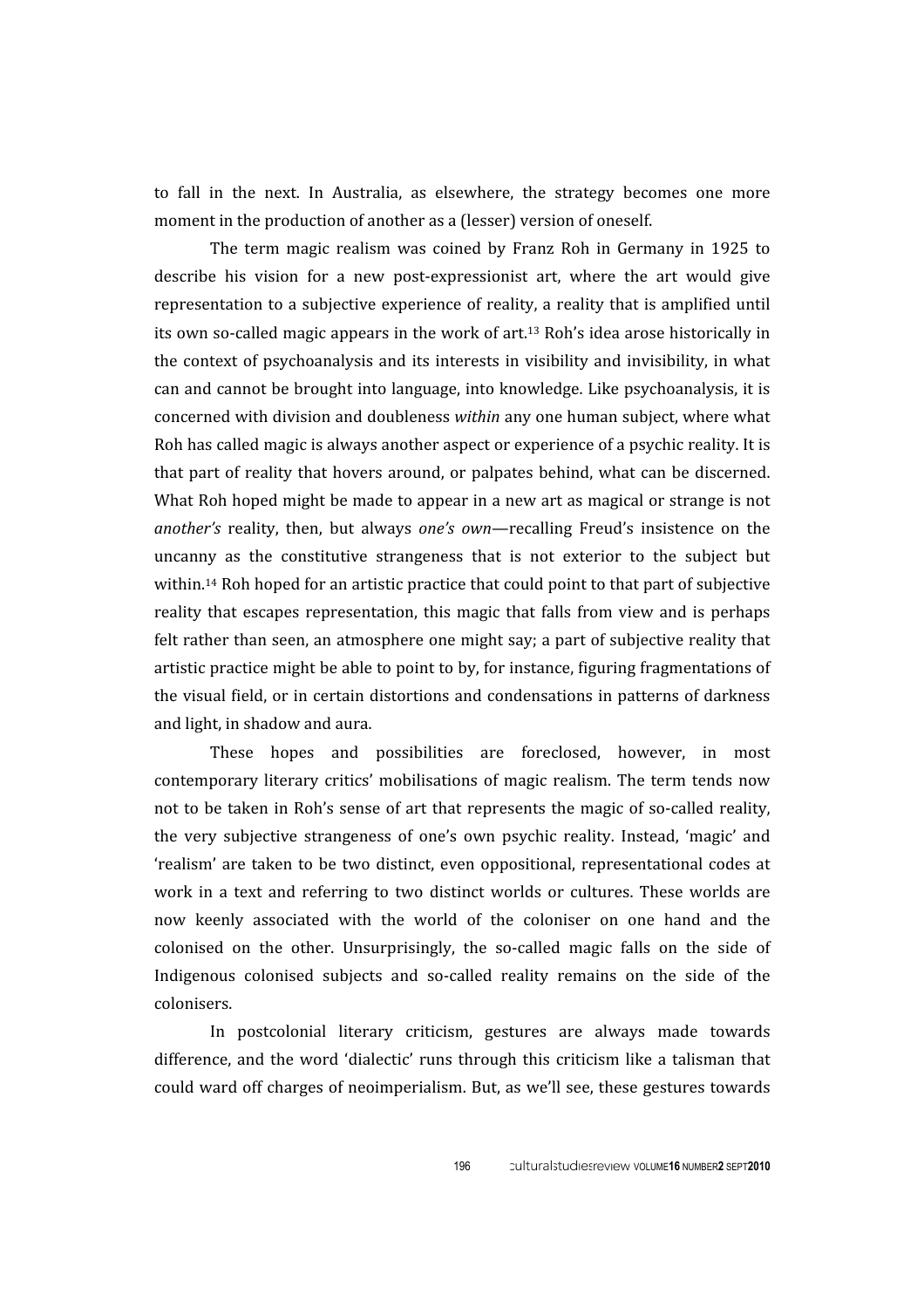difference and the dialectical turn out to be merely moments of deferral in the course of a 'self‐same' argument whereby others' reality is produced as if it were a version of the colonisers' own, only a lesser one: less rational, less logical. The arguments eventually arrive at the point they are supposedly contesting: that the other's understanding of reality is a poor one, it is 'subeducated', in the words of one critic, it is naïve and fantastic, it is based in beliefs in the mythic and magical.15 The doubleness of a psychic reality which for Roh, after Freud, always has its own 'magic' within it is now arranged across two fields, with magic and its correlates dream, delusion, irrationality—appearing in the field of the other.

In readings that produce *Carpentaria* as a magic realist text there is just this recuperation of the binary that associates Indigeneity with magic, irrationality, delusion and dream, and whiteness with realism, reality and rationality, and with consciousness, a wakeful state—despite these critics aiming at something else. Such an arrangement of dream and reality, sleep and wakefulness, across a coloniser– colonised divide recalls arguments that Patrick Wolfe has made about the meanings associated with the term Dreamtime as it was conceived—we might say invented by anthropological discourse.16 This discourse made an affinity between 'Aborigine' and 'dreams', where dream was understood to be a condition associated with sleep, or unconsciousness rather than with what might also be called (again, in English) Indigenous Law. Wolfe shows us how this coupling of 'Aborigine' and 'dream' in the Australian colonising context made for the dispossession of Indigenous peoples by taking them out of historical time and place: they were 'either effaced from the land or assimilated to it'.17 So, what is at stake for contemporary literary critics who, via the trope of magic realism, once more make an association between Indigeneity and dream? And, how might whites read differently so that *our* doubleness and division remain, so that our own magic, dreams and delusions might make their appearance?

What follows is, first, a more detailed critique of so-called postcolonial magic realism in which I point to critics' refusal to allow markers of difference in texts to be significant; indeed, to signify at all. Instead, there is a habit of skipping over these places where differences are inscribed as if they were not there at all. There are some differences that are just too much, it seems. Second, I propose reading *Carpentaria* through a different paradigm, and this is the paradigm of radical uncertainty, an *impossible* dialectic.18 In this might lie the beginnings of another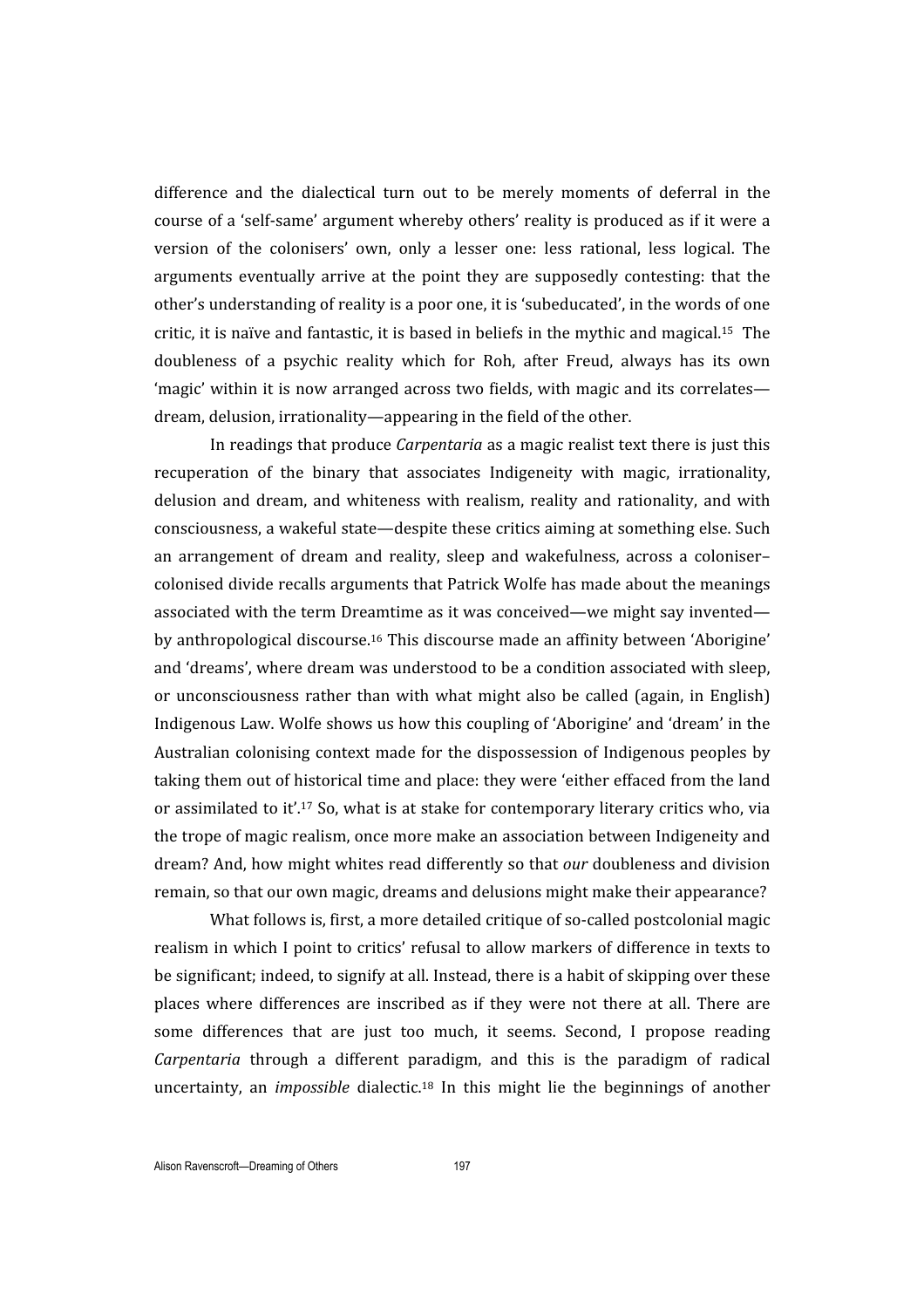reading practice, one that allows *Carpentaria* its difference, its strangeness, and which points to the necessary estrangement of its white readers. This is not to refuse the beauty of the text and the pleasures it offers but to suggest a reading practice that sits still with this beauty and bears its enigma. Third, I look at those readings by white critics that would have this novel as offering a white reader an opportunity to acquire new knowledge about Indigenous Law. Of these readings we might ask in what sense a white reader could be said to know Indigenous Law, and how would she ever distinguish it from this text's huge, generous, imaginative playfulness?

I do not argue that this particular text, *Carpentaria*, escapes writing's limits or that its author, because she is Indigenous, enjoys absolute or perfect vision. The argument, instead, is that for each of us there are limits to the powers of sight and knowledge, although whiteness invites its subjects to forget this and to believe instead in our own powers of perfect vision. If white subjects are canny enough, smart enough, patient enough, so the fantasy goes, we will be able to see what our others see, know what they know. From such a 'white' subject position, from the position that *Carpentaria*'s white critics take up for instance, we can be tempted to approach another's knowledge as if it were always and in all ways accessible. Here, I look at white critics of this Indigenous‐signed text who have mistaken the meanings *they* can make of it for truth, for complete knowledge, for 'reality' itself.

—CAN BLACK PEOPLE FLY?

What is magic and what is reality, and by what representational codes will we recognise these? How will readers know these different worlds and representational forms when they come across them in a text? Perhaps the questions might better be posed: whose magic, whose reality? Critics have warned against the effects of using the term magic realism too freely because of the ways in which there is the risk that audiences among the Western world will read other culture's reality as magic. Arguing against reading magic realism as magic in the Western sense, Roberto Gonzales Echevarría for instance has said of magical realism that it has 'as its source material beliefs or practices from the cultural context in which it is set', what Maggie Bowers has called, after Echevarría, 'ontological magical realism', where what might appear to a Western reader as magical or marvellous are qualities that are reality to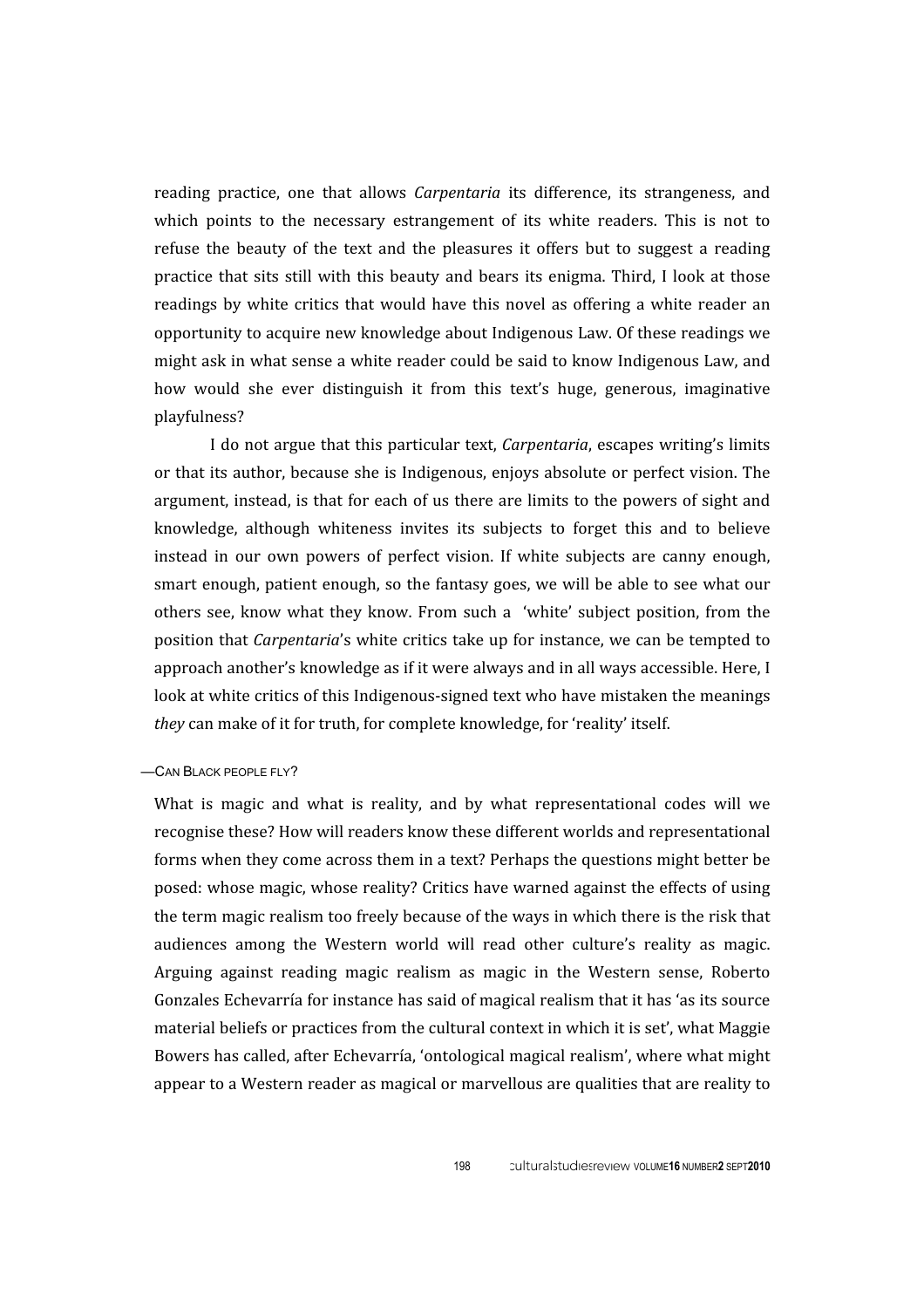the population out of which the text was produced.19 They are 'ontologically necessary to the region's population's "vision of everyday reality".<sup>20</sup> This kind of argument points out that what is taken by a white reader to be magic in these texts might not be so for the world of the novel or in the world of the author. This is what I take Gabriel Garcia Marquez's refusal of the term magic realism to mean: it did not, he maintained, describe his own work at all, despite his work being cited by critics as the very cornerstone of the genre. Instead, Marquez insisted that he was a realist writer: 'I believe that in Latin America everything is possible, everything is real'.<sup>21</sup> The so-called magical is for Garcia Marquez a subjective representation of a social reality. Literary critics such as Lois Zamora and Wendy Faris, too, point out that:

Texts labeled magical realist draw upon cultural systems that are no less 'real' than those upon which traditional literary realism draws—often non‐ Western cultural systems that privilege mystery over empiricism, empathy over technology, tradition over innovation. Their primary narrative investment may be in myths, legends, rituals.22

But while Zamora and Faris, like other literary critics, point out that what is magic in magic realist texts might not be so for the world of the novel or in the world of the author, at the same time their argument tends to fall away from this claim, it is unable to insist itself. As I've already said, gestures towards difference turn out to be only pauses in the course of a 'self‐same' argument. They are merely deferrals. The arguments tend to eventually arrive at the same point they are supposedly contesting: that the other's understanding of reality is only naïve, fantastic, mythic it is 'magic' after all. A gesture is made to the possibility that what appears as magical to the Western critic might be reality to his or her others, but the narrativity that these others pursue turns out to be, in the minds of these critics, only a tale, a myth, a legend. These very terms, these genres, are the Western critics' own, and are associated in these critics' discourse with magic, fantasy and the supernatural.<sup>23</sup> Then, as Zamora and Faris have done here, the 'non‐Western' cultural forms out of which the narratives are said to arise tend to be characterised as mysterious, too, empathic and traditional against an empirical, technological and innovative West, making the other culture's reality mysterious—even to itself.24

On this question 'whose magic, whose reality?', Toni Morrison has made some claims that are worth taking a little time to consider here, not least because of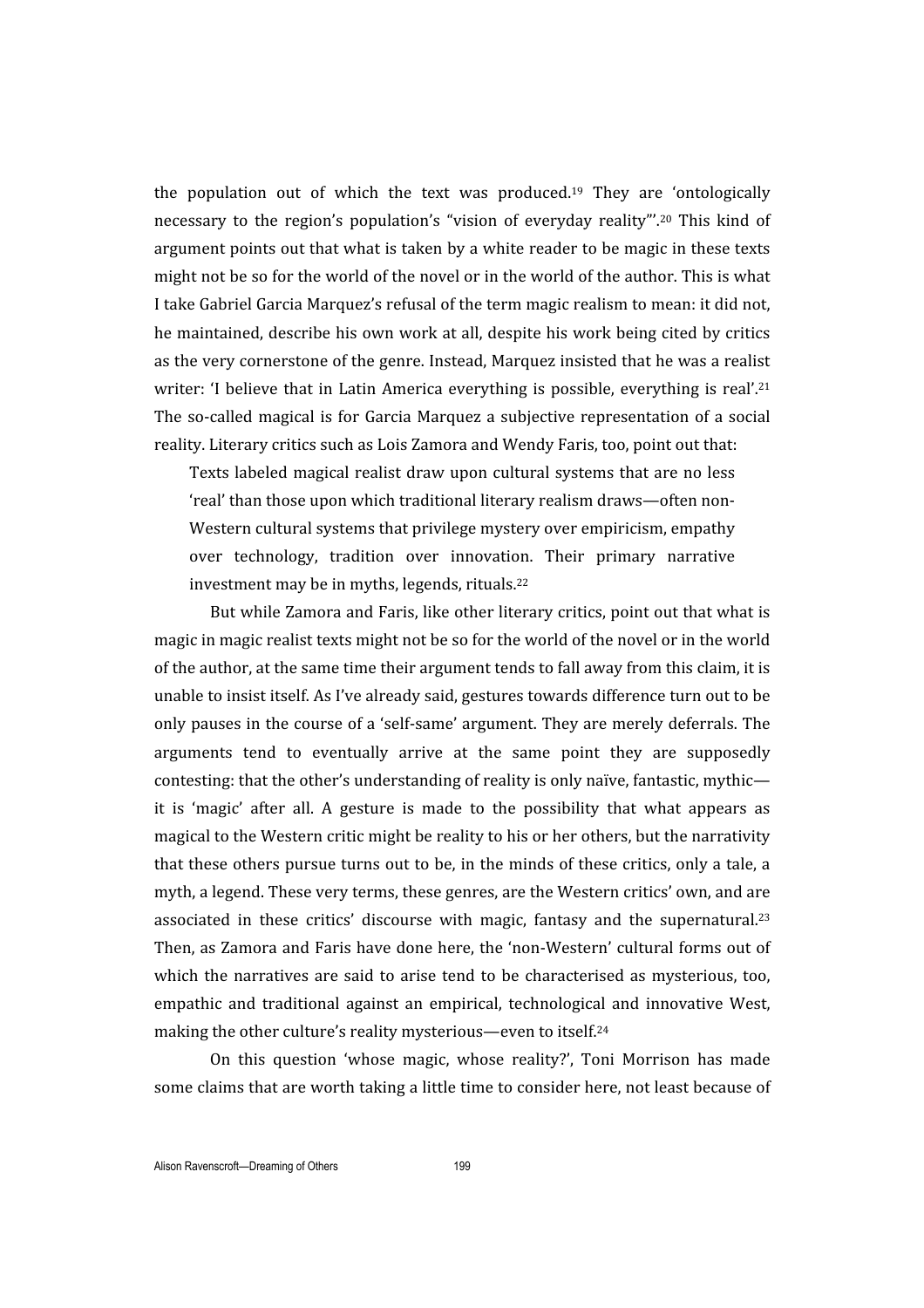the anxiety they seem to arouse among some of her white critics. Morrison claims that among African‐Americans there are ways of knowing that might fall into the magic or superstitious in the eyes of white American readers. African-Americans 'are a practical people but within that practicality we also accept what I suppose could be called superstition and magic. Which is another way of knowing things.'25 Morrison's insistence (much like Garcia Marquez's, or indeed Alexis Wright's) that she aims to represent 'reality' in its complexity rather than simply referring to 'magic' and superstitions, causes discomfort among many of her critics.<sup>26</sup> The distance that is installed by Morrison's own words—'*what I suppose could be called* superstition or magic'—is collapsed. Morrison's own reservations about the suitability of these words 'superstition' and 'magic' are closed over, and 'superstition' and 'magic' are reinstated as distinct from 'reality'. The white Western critics' reality has become the only one.

I'd like to tease out an example of Morrison's critics' refusal to take her at her word, even while claiming to do so. P. Gabrielle Foreman insists on interpreting as mythic Morrison's *Songs of Solomon* where men and women have the power to fly. There is a surprising frequency with which this particular story is referred to by literary critics, as if there might be something about the story that disturbs more than might be admitted in accounts of it as 'merely' magical, or as a rhetorical move. Foreman insists that this story be read within the mythic and magical even while she offers a quotation from Morrison which suggests something quite different. Morrison herself says that if this story of men and women flying 'means Icarus to some readers, fine; I want to take credit for that. *But my meaning is specific: it is about Black people who could fly.'* White readers' own story, the myth of Icarus, is taken by these readers to be the prototype on which Morrison's story is based, whereas for Morrison, whether her story rightfully belongs in the genre of myth at all is rather more doubtful. 'Flying', she says, 'was one of our gifts. I don't care how silly it may seem ... it's in the spirituals and the gospels. Perhaps it was wishful thinking … *but suppose it wasn't*?'27 There are possibilities that Morrison seems prepared to consider—that flying once belonged in an African‐American reality, although perhaps not her own.

Morrison's claim, then, that Black people could fly becomes quite enigmatic: what can she mean? And what can the magic/realist divide do with this sort of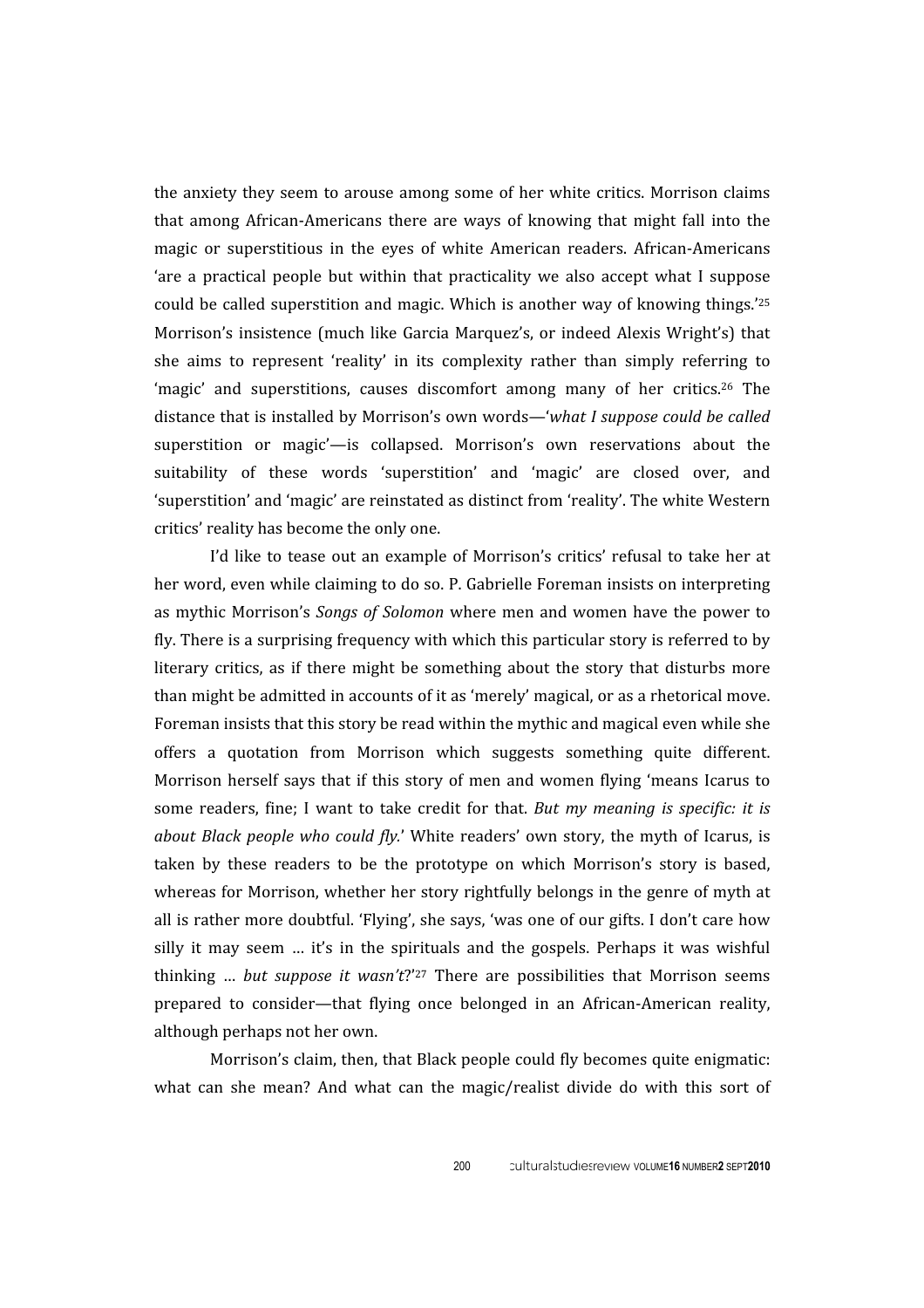claim? Returning to Stephen Slemon on magic realism: he insists that the importance of magic realism for a postcolonial project lies in its refusal to resolve or translate one representational system into another. Realism and fantasy are 'each working toward the creation of a different kind of fictional world from the other'.28 Slemon argues for an incompatibility between these fictional worlds that prevents either coming fully into being, 'each remains suspended, locked in a continuous dialectic with the "other", a situation which creates disjunction within each of the separate discursive systems, rending them with gaps, silences and absences'.<sup>29</sup>

Surely Slemon's point would lead us to ask: in what nexus of signification is the notion of men and women 'flying' given its meaning? In what other world of meaning does this possibility arise? And how would we read across the time and space between our world and this other one? Surely we can't. The claim that Black people could fly belongs to another story than the one Morrison's white critics can read, and of that story, that scene to which 'flying' belongs, all they can see is that signifier—'flying'. We might say that the signifier itself flies, it floats like the skull in the foreground of Holbein's *The Ambassadors*. 30 To name it as 'magical', or as deluded, as wish‐fulfilment, as fantasy, is to refuse the division in the visual field, which is to say it is to disavow the critics' own division: it is to disavow the incompatibility between worlds that Slemon insists on. It is to refuse a world of meaning, another story, which remains inaccessible to the white critic, indeed as it may remain inaccessible to Morrison herself. The difference between Morrison and her critics is that Morrison is prepared to consider that there are other worlds of meaning and she invites us to 'just suppose' with her. These words are ignored by Foreman, written over, as if the utterance had never been made. The gap in the white critic's knowledge is closed over.

Similarly, Maggie Bowers, after a discussion of 'ontological magical realism' drops realism out of her interpretation of Morrison's story of flying men and women, and the story becomes only magic or mythic again: 'Her magical realism includes characters who can fly back to Africa when they die. This was a commonly known myth amongst African American slaves.'31 What would happen if that word 'myth' were dropped out here? Bower's statement would suddenly be made bolder, more epistemologically challenging, and closer to Morrison's own claims. It would become: 'This was commonly known amongst African American slaves'. After all,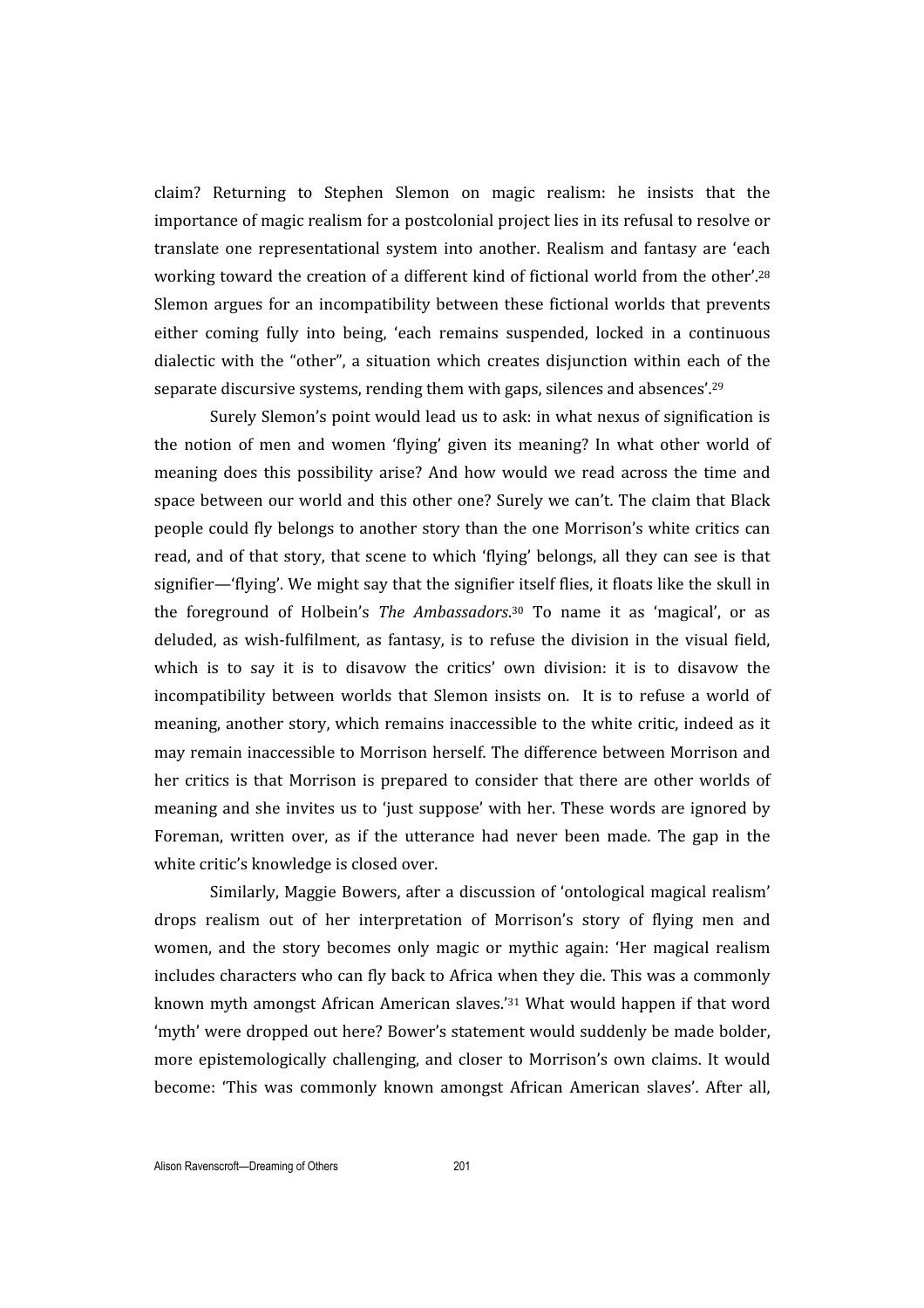this is what Morrison says. *Her* claim is not about a myth; she claims that it was the power of flight that was known and not a myth about the power of flight. This would be to follow through the logic that these critics of magic realism have themselves established: that one's reality is not another's; that there are other ways of knowing. It would be to point out that Maggie Bowers is not necessarily or exclusively occupying the same world of meaning as Toni Morrison and that she is certainly not occupying the same world as the Africans about whom Morrison writes.

Morrison, like Alejo Carpentier and Gabriel Garcia Marquez before her, has been condemned by some critics for these kinds of propositions.<sup>32</sup> Morrison's insistence on a distinctly different African-American reality, subjectivity, indeed corporeality, has provoked particularly powerful antagonisms. She has been accused of participating in her own cultural prostitution,<sup>33</sup> inventing an 'enchanted village called blackness',<sup>34</sup> and surely many readers will find the notion of Black men and women taking to the skies and returning in this way to Africa as entirely fanciful. What is just as clear, though, is that a writer like Morrison might be aiming to put under strain white readers' assurance that they can decide what is real and what is magical, or whether it is a reality represented naturalistically and when it is figured in code.

—

While the magic-realist novel's subversive capacities lie for many critics in the pressures brought to bear on a hegemonic, colonial reality on one hand, and on realism as a naturalised mode of representing it on the other, this hegemonic reality is once more reiterated in the very assurance with which the real and the fantastic are determined by white critics as being across two cultural locations. What would be more productive would be to return to the idea of the 'magical' and 'reality' as subjective experiences that are available in any cultural location.<sup>35</sup> As Freud said, there is only one reality, and this is a psychic one, where 'fantasy' and 'reality' are one and the same. But the idea of magic realism as an aesthetic form that might give expression to the division and doubleness of the subject is precisely what drops from white critical efforts to read *Carpentaria* as magic realist. Instead, reality and magic are once more divided between ourselves and our others, disavowing the white subject's own doubleness, her own 'magic', her own strangeness to herself.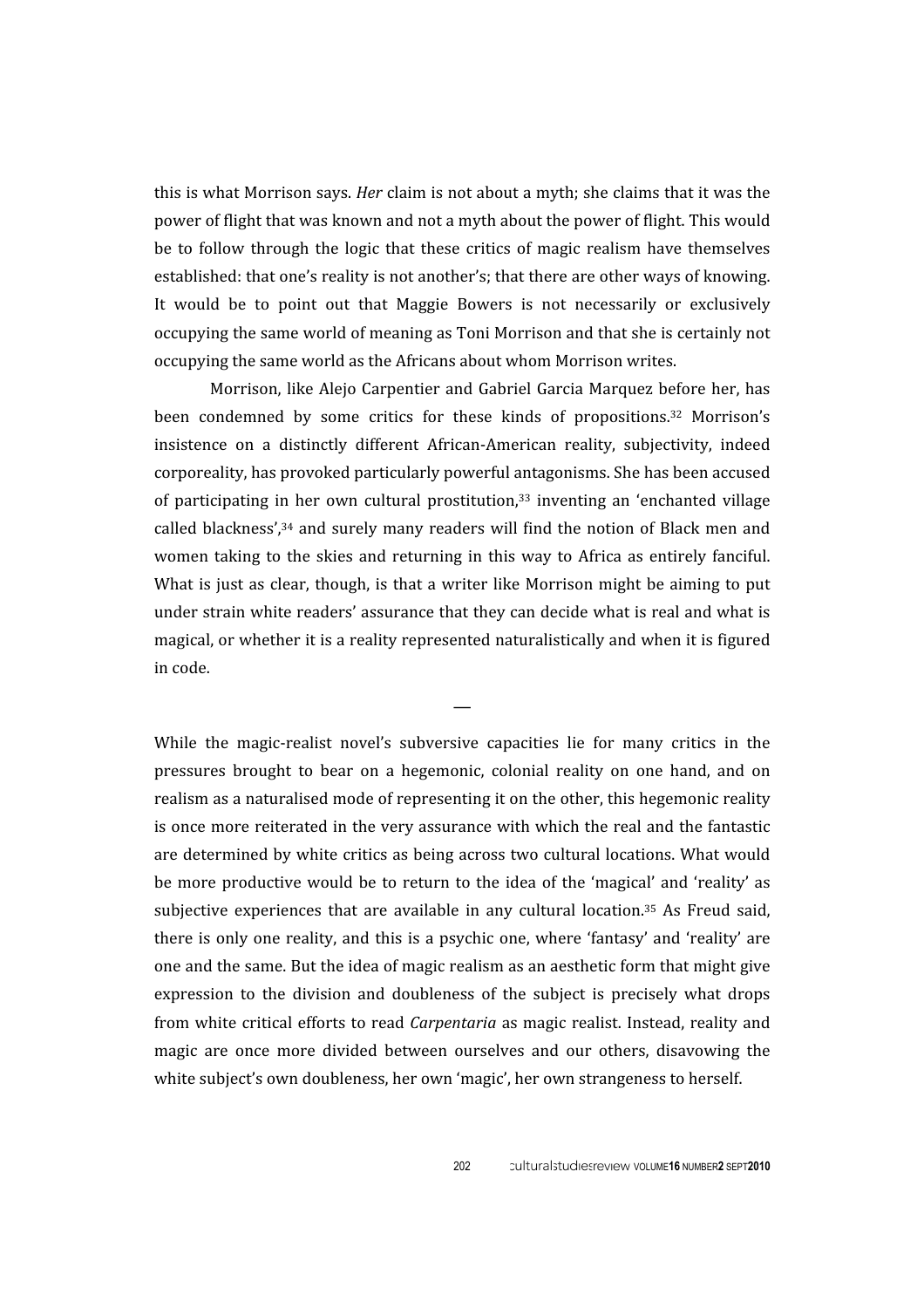*Carpentaria* effects its own resistances against the exclusive coupling of 'dream' and 'magic' with 'Aborigine'. To start with, it is populated with white men and women who are irrational and illogical. They are naïve believers in their own nonsense, where newfound legends and lores, folktales, lullabies and children's verse, miracles and creation stories stand in for knowledge of their own history and of the country around them. They believe for instance in 'an original God who had come along with all the white people, who created everything for them'.36 These are men and women who are looked upon in wonder by the Aboriginal men and women for being historyless: their white worldview is a failure of history and of origins, theirs is a timelessness, of men and women wandering without recourse either to origin or destination, without culture, song, or sacred places, ghostly men and women arriving with no past they could remember.37 When a white man arrives in their midst in a most unusual way, walking in across tidal mudflats after a storm, coming with no name and no memory, these white folk recall the arrival of their own forebears. This man who will in the end be known by the name of Elias Smith recalls '[t]heir original forebear, a ghostly white man or woman, simply turned up one day, just like Elias. On the scale of things, their history was just a half‐flick of the switch of truth—simply a memory no greater than two life spans.'38

The white men and women watching Elias coming in from the sea wonder what he is. Is he, after all, a man, or something else, equally believable to their minds: 'An angel carrying the message of the one they called the Almighty? A ghost, spirit, demon or sea monster?'<sup>39</sup> In the eyes of the white citizens, the arrival of this man is a vision of 'a marvellously hideous *other kind*'. They believe they are 'witnessing the emergence of an aquatic aura, a God‐sent water angel', and 'downright proper, respectable Uptown women could not escape the spell the mariner had cast on them'.40

Here, whites *desire* to find magic in the other, they seek it out, they produce the supernatural in the 'other kind' so as to bring it into their everyday world. They hold hopes of their lives being enchanted by the other. Out of their own incapacity to acquire a working knowledge of the world they find themselves in—they cannot read the weather, for instance, or fish the seas—they read others' knowledge and skills in the register of magic. So, Norm Phantom's powers to navigate great bodies of water, to know stars and storms, the currents of the air and the sea, to know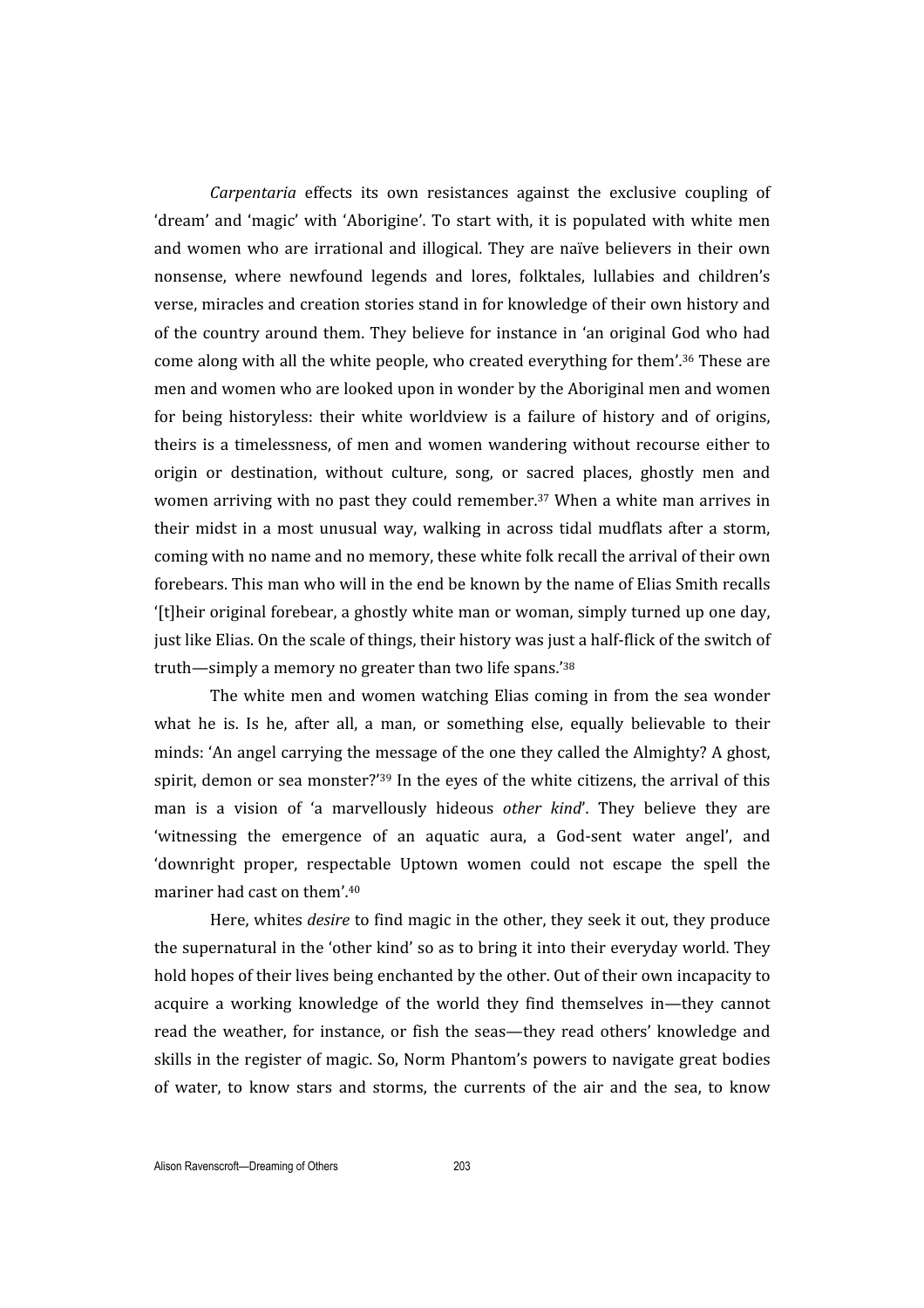where great schools of fish are still to be found: these powers cannot be imagined by the white citizens of Desperance to be based in rationality, in acquired and practised intelligence. It is their own rationality that fails.

The white citizens of Desperance are captured by their own dreams and delusions; they are 'netted'. They believe that the town is protected by an invisible net:

made up of prayers and god‐fearing devotion—a protective shield, saving the town from a cyclone ... every November, at the onset of the Wet, at night, when some of the Council men could be seen congregating in secret. You knew the net was being drawn, because you could see the mysterious flashing of torchlight in the long grass. In the Pricklebush, everyone stopped to listen when the bush creatures became silent. Crickets and frogs were the guardians of the night for generations of Pricklebush folk. The old people said, *Don't worry*. They explained the men were checking their magic nails in the fence posts in case anyone was stealing them.<sup>41</sup>

Among the whites there are those who 'could tell you the stories of how they had been taken away for weeks on metallic-disc spacecraft with red lights flashing across the sky, and who knows, they said when they came back, if aliens were invading the whole countryside'.42 The difference in 'dreaming' between whites and Aborigines in Desperance is noted by the Pricklebush mob, too. Where the 'Pricklebush mob saw huge, powerful, ancestral creation spirits occupying the land and sea moving through the town, even inside other folk's houses, right across any piece of the country', they see the white citizens as having 'puerile dreams of stone walls, big locked gates, barred windows, barbed wire rolled around the top to lock out the menace of the black demon'.43 The Pricklebush look on in disbelief at the Uptowners who not only believe in these strange dreams of their own making, but believe they can be 'masters of their own dreams'.44

And, crucially, this novel not only points to its white protagonists' wish to find magic in others, and so enchant their own world, but implicates those white readers who also possess a similar desire. A white reader and not only the white residents of Uptown might find herself drawn to the others' magic, desiring to find the magical as resting in her cultural others—lured, as to a hook, by hopes of finding magic and the dream in the other, saying it was always there, that it was written for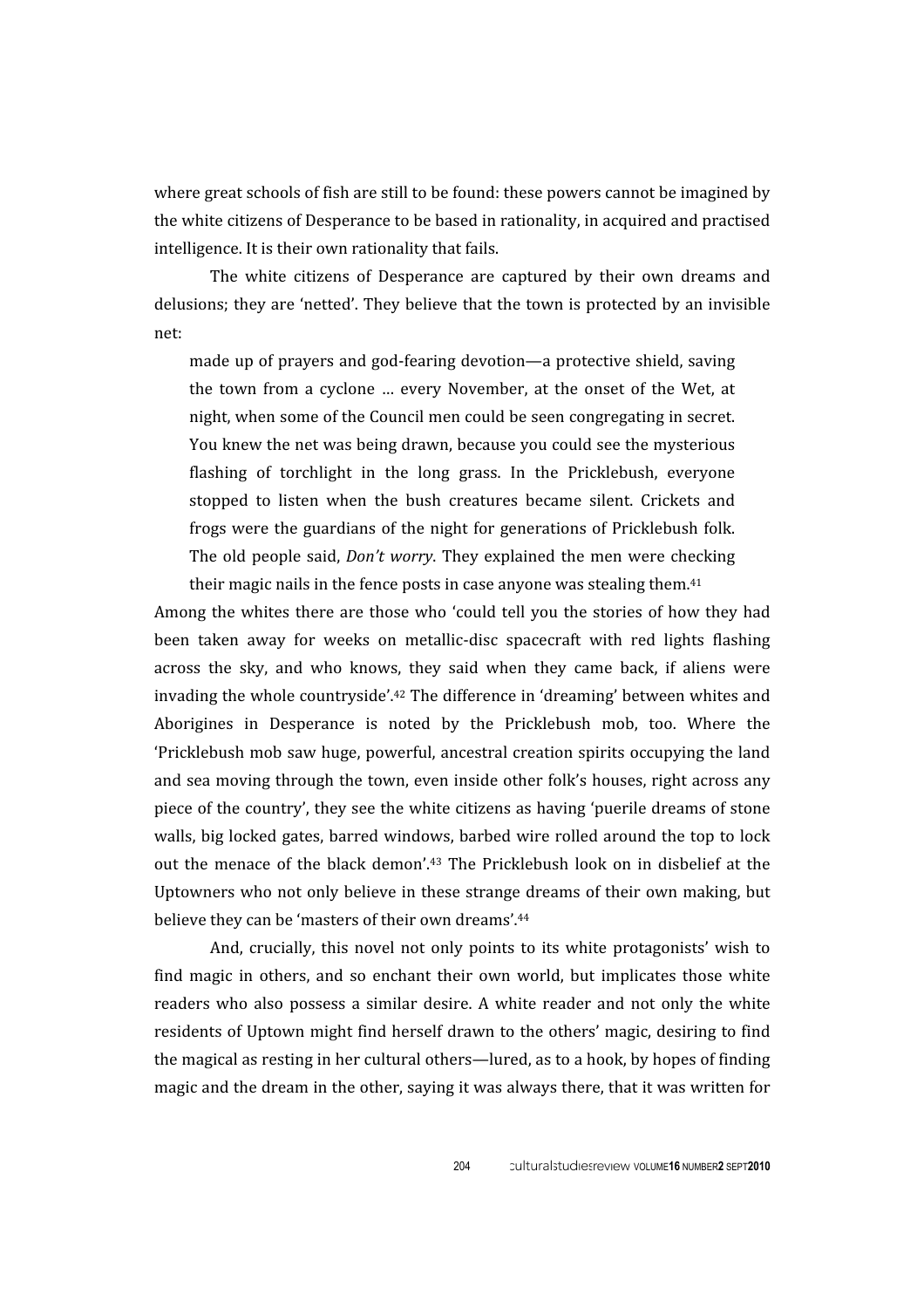us, that it is *just there*, on the page. Many white readers have delighted in making others the repository of magic, wanting to believe. *Carpentaria*, then, is a text that inscribes a white reading practice into its narrative: it is we who are pointed at and challenged. 'Do you', the text seems to ask, 'dream of others and then say it is their fantasies rather than your own?' When a white reader determines the text's placement in her own genre of magical realism, what is this but a determination to read her own bewilderment as the other's magic?

## —A POETICS OF UNCERTAINTY

But *Carpentari*a does more than reverse the colonialist distribution of rationality and irrationality between white and Aboriginal. It does more than tell tales of white irrationality on one hand and Aboriginal logic and intelligence on the other. It accomplishes its political work through an aesthetics of uncertainty, a radical, irresolvable equivocality in language and form. This is not a dialectic that can be resolved: there is no unitary resolution, no dialectical synthesis. It instead raises, for me as a white reader, an aesthetics reminiscent of modernism rather than magic realism. This is an aesthetics that recalls James Joyce, whom Alexis Wright admires, rather than Herbert whose novels she 'has no time to read; she is too busy learning from other people'.45

*Carpentaria* is over five hundred pages of labyrinthine narrative that opens onto one scene and then onto another, one story folded between others as if in parenthesis. Past and present intermingle in the space of a page or even less: time expands into the cracks and crevices of the here-and-now, bringing with it a proliferation of images and sounds that belong now to a man's broken marriage and now to *land woman devil Gardajala*, 46 now to a dead white man being returned to the giant old gropers in their secret place in the deep seas, now to a small boy whose mother Hope has been dropped while still alive from a helicopter at a great height over water. *Carpentaria* is a novel so full of images it will take many returns to its pages before a reader could boast of more than a slight acquaintance. So, how to keep reading and rereading this text that surely exceeds a white reader's easy knowing? How to resist the call to bring this novel into the white Australian literary canon on one hand, or into an imperialist magic realism on the other? What other ways to read Norm Phantom's journeys through stormy seas into country populated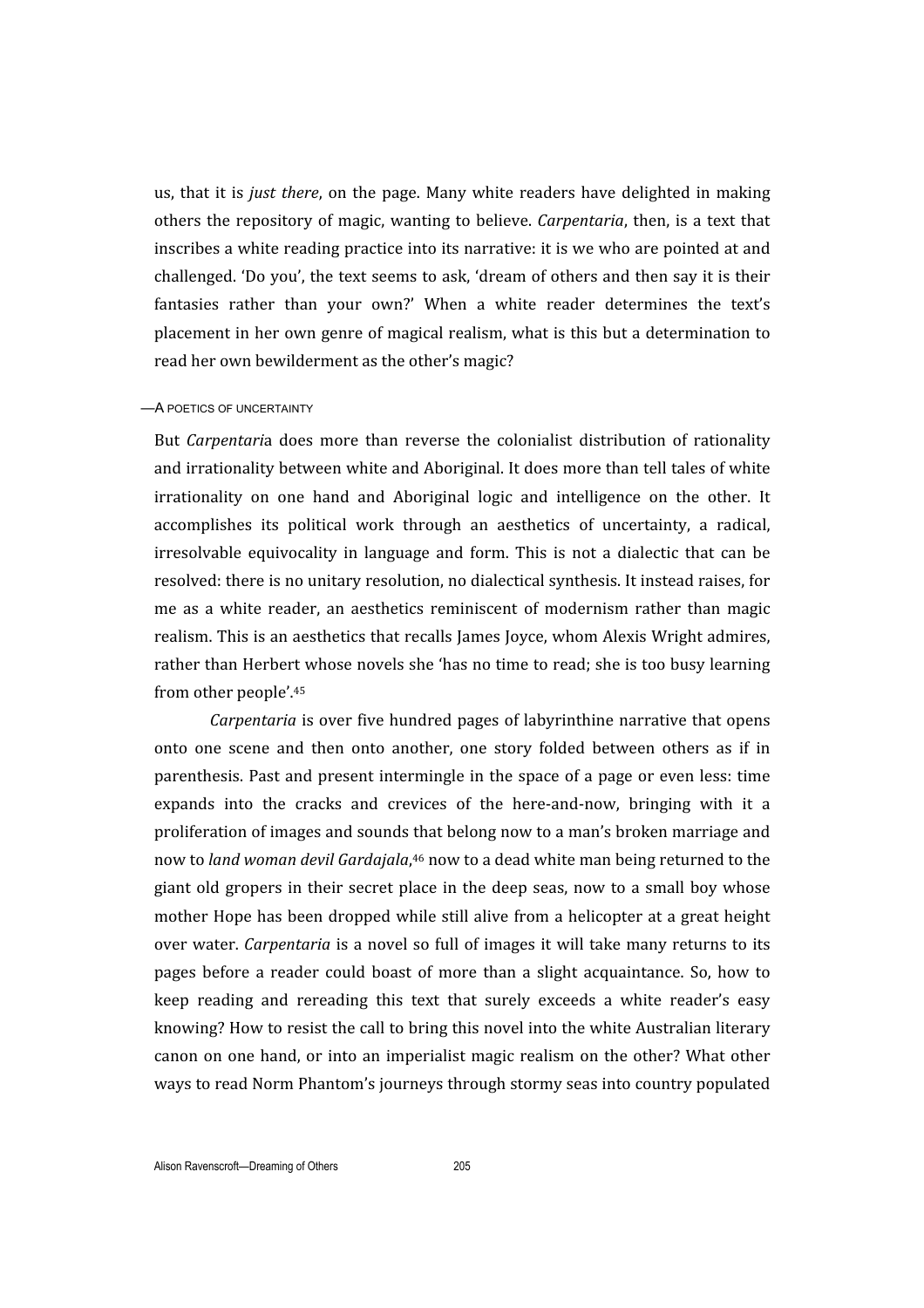by *yinbirras*, among them toothless old women 'dressed in crumpled leaves, bush blossoms, tangled strands of grasses';<sup>47</sup> or his son Will's experience in the flooded Desperance hotel in a cyclone, visited by an old lady in a knitted beanie and floral dress who 'had every right to grab her turn in a countryman's dreams'?48 I ask myself again, like an incantation: how to 'make sense' of this? How to read?

Clearly, not within the monologic of conventional Western literary realism, on this point there would be few dissenters. There is, for instance, no easy narrative outline that I could provide that would be at all supportable. *Carpentaria* exceeds the narrative elements I could name and order, and it does this crucially through its form and language. To my reading, *Carpentaria* puts into effect an aesthetics of uncertainty; in its language and form there is a radical doubleness, a poetics of equivocality. It is 'unpinnable'. It inscribes different worlds and representational modes in the space of a few lines or phrases; it brings different objects, different worlds, into such close proximity that their placement in a rational or magical mode is undecidable. It makes the very division into magical and rational, living and dead, body and country undecidable—at least for this white reader. This is not an undecidability that resides (only) in the Aboriginal protagonists, as some reviewers have suggested: it is not just Normal Phantom or his son Will who can't always tell what is living and what is dead, what is dream and what is waking, where one's own mind ends and another's begins.49 This undecidability is produced in me, too. The conventional European arrangements of objects into reality and fantasy, interiority and exteriority, country and culture, earth and body—these can no longer hold, and the text moves and morphs, it shimmers. This movement, this doubleness, troubles my sense of knowing: it is the 'hinge' through which another scene opens, one I cannot see/hear/know, one I cannot signify. It belongs in another story than the one I can know or imagine.

To show something of this, we can look to the musicality of the text as a starting point. It is from this that we might be able to tease out what I'm suggesting might be the text's uncertainty, its irreducible doubleness. For there is an impossible doubleness to its music, at least as it sounds—and fails to sound—to my senses. The text brings sounds I can hear—opera, country and western, choral music—into proximity with sounds I cannot hear even as I am told they are there to be heard. I cannot hear *Glory! Glory!* from the gills and scales of fishes. I cannot hear opera or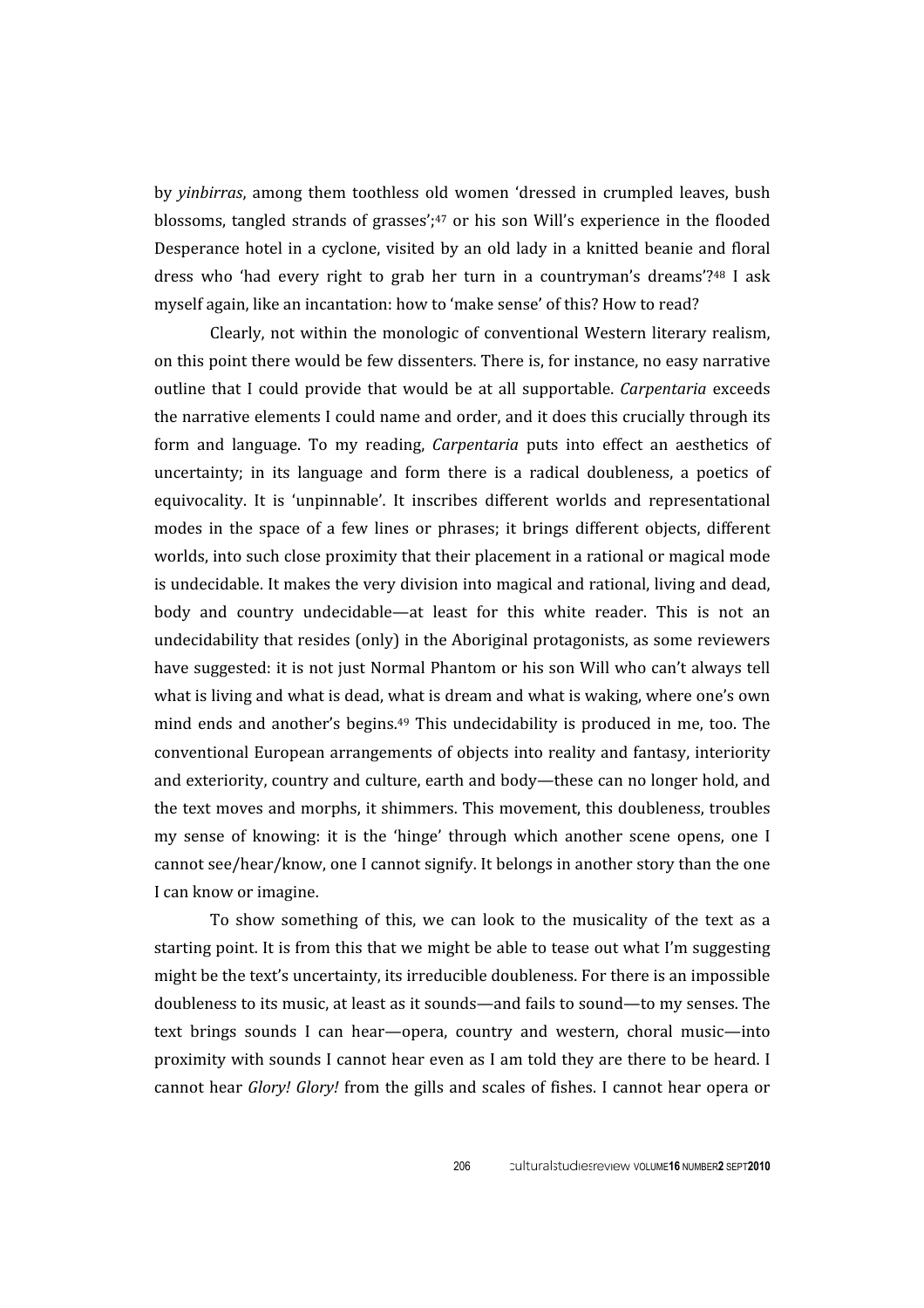sacred music issuing forth from the country itself. Although I can recognise each of the elements in a scene, I can't bring them together into the one scene. They remain unassimilable to each other. The text seems to require of me that I hold the two together rather than resolve them, holding them as distinct, in a relation of tension.

Music is an important part of *Carpentaria*'s form. The text opens with music, and music continues to its very close, ranging in tone and timbre, mood and form. The novel's epigram is: 'A nation chants, but we know your story already. The bells peal everywhere. Church bells calling the faithful to the tabernacle … ' The novel closes with another kind of song altogether: 'It was a mystery, but there was so much song wafting off the watery land, singing the country afresh …'50 The country sings, the crickets sing, wind and water, birds and fishes, humans too are all moved to sing, to give voice to … what? It's hard for me to say. At times *Carpentaria* is a libretto, at others a requiem, at others it follows the lyrics and rhythms of country and western, and then again it refers to sounds that elude me: the country's own song.

Then there is the Irish priest in his old black souped‐up Valiant driving in a storm across a flooding plain, who turns his car's cassette player to full volume and triumphant trumpets and the Philadelphia Tabernacle Choir flow out into the surrounding saltbush.51 Pulled over by the local mine's security guards, he addresses his antagonists in furious speech accompanied by the 'heavenly voices in a Te Deum of three massed choirs'. Another choir occupies Norm Phantom's fishroom where he practises his taxidermy, turning dead creatures into exquisite jewels. Secretly, Norm himself believes these miracles are not his own work, but the work of some God who uses 'the room as an experimental studio, a type of exposé for life in the decaying world, where the air smelt like a beach'.52 Into this room, the winter winds blow:

south-easterly in weekly rhythms after midnight. Like nobody else, Norm loved the grand old composer, the rapturous melodies which swam along the tin walls of the corridor from the house to the fishroom. The music arrived in the middle of the night and tapered off after midday … Norm sang *Gloria*, alongside the old composer conducting his mass choir of crickets that sang *Glory! Glory!* In time with the rattling walls. The crickets,

Alison Ravenscroft—Dreaming of Others 207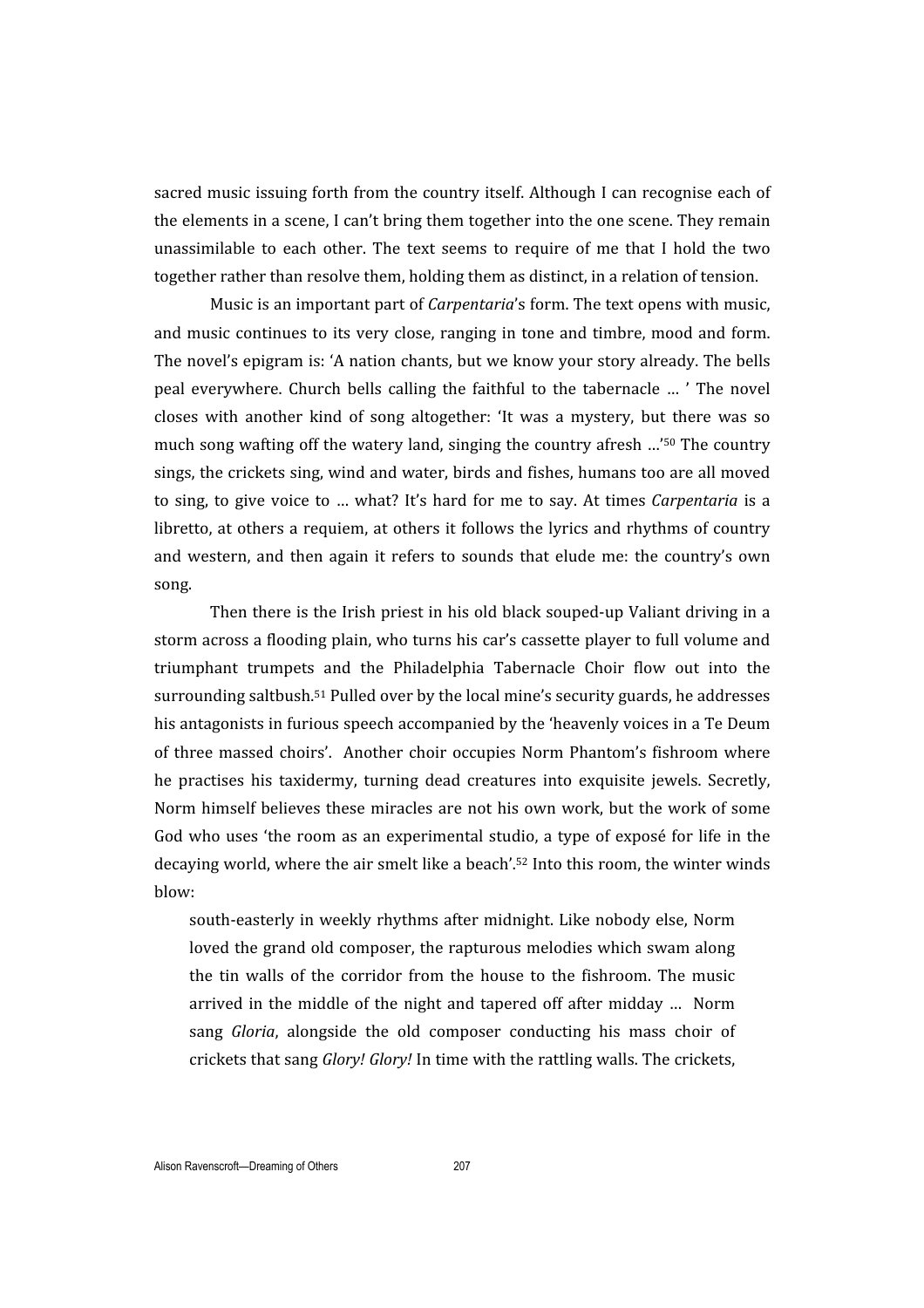part of the fishroom's metamorphosis, lived in the dark, musky, fishsmelling environment.53

And Norm's resurrected fish, gleaming among the rafters where he has hung them, 'sang eerie songs in shrilled, mezzosoprano voices that floated out of their mouths from the crickets' hidden nests, from deep inside the fishes' horsehair bellies'.54 If all texts are tissues of quotation, then here we have a selection of musical forms that, for all their familiarity, are nevertheless made scarcely legible, or audible because of their arrangement. They are brought into an arrangement that unsettles my own sense of knowing.

Then there is Big Mozzie Fishman singing country and western to soothe and settle himself and his followers in his 'never‐ending travelling cavalcade … bringing a major Law ceremony over the State border'.55 'Their convoy continued an ancient religious crusade along the spiritual travelling road of the great ancestor, whose journey continues to span the entire continent and is older than time itself'. The writing at this point takes on the feel of Fishman's tune:

In the middle of the day, the vehicles were travelling along a narrow, hilly road, twisting like a goat track out of Mozzie's fishing nightmares. This stretch of road always caused Big Mozzie to break into nervous singing with a great deal of soul to the spirits. 'Goodbye Joe, me got to go, me oh! Myo! Me got to go for the codfish ladies down the Bayou.' Seriously, he told Will Phantom, a young man in his mid-twenties, who was travelling in the same car right next to Big Mozzie as his driver, he was a living expert on every Hank Williams song known to mankind. Older convoy members pretended this was true. It saved the peace. However, they knew, he knew, he never remembered the lyrics of any song, and simply invented new words to suit himself. But why not! 'The son of a gun, hey, Will?' And he broke into a jitterbug, singing on about some place as if he knew where it was: 'A buzzin, having fun down the Bayou.'56

I am puzzled not only by song but by the entire scene. To my eyes, the image of Mozzie Fishman and his men brings with it a mix of medieval Christian crusades and indigenous practices, and puts them altogether in a convoy of a hundred 1980s Falcon sedans and Holden station wagons, a 'long line of battered old cars heavily coated in the red-earth dust of the dry country ... leaving in their wake a haze of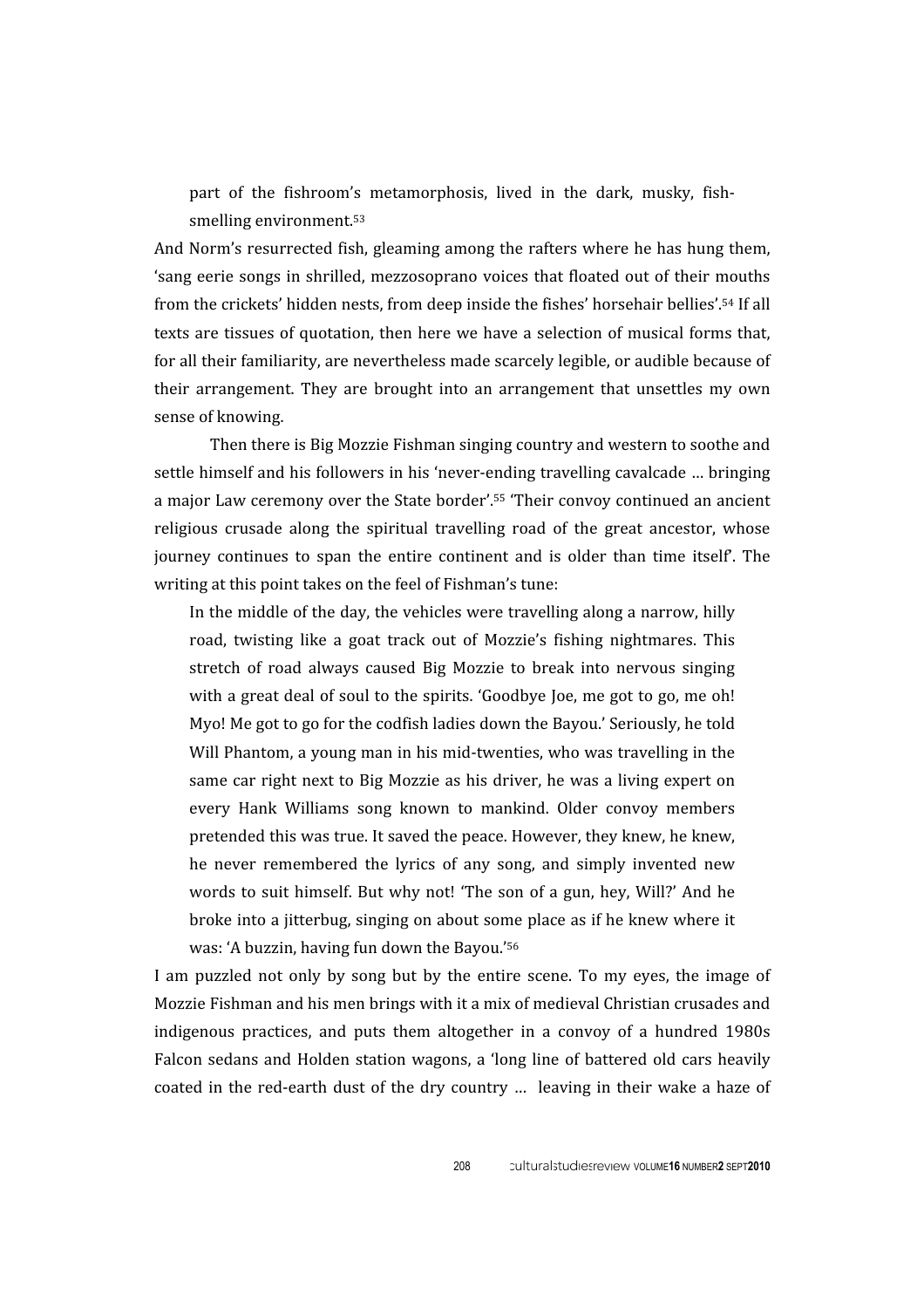petrol fumes and dust'.57 This is strangely beautiful, an evocation of persistence in motion, at once full of earnestness and humour, of the musicality of a circus and the violence of a vocation, Christic images of the sick being healed on one hand, and Fishman's refusal to perform any miracle of the loaves and the fishes on the other; and running through it all is surely the cold‐edged reality of political resistance, all moved, like the cavalcade itself, by the engine of something enigmatic—to me, at least. Perhaps it is driven by the inventiveness and determination of these religious devotees who double as mechanics with artisans' hands and genius minds, fashioning tools as well as spare parts from nature, and so 'all of these vehicles survived over thousands of kilometres of the country's hardest rock and gravel'.58 I do not know how to distribute power and pathos, humour and forcefulness among the elements of such a scene. Do I show myself as a fool to take any of it seriously; am I misreading the significance of what might in fact be a 'cult'?

To point to the musicality and indeed the triumphalism of the narrative is to risk failing to point to its tragedies and its insistent story of resistance. It would be easy to overlook, say, Norm's suppressed violence when faced with his hatred of the policeman Truthful who sexually abuses Norm's daughter. Truthful knows how to make 'Girlie scream for being mean to him. Well! She knew what she was asking for, he thought, if it was pain she wanted.'59 'The handcuffs in his pocket pressing into his groin aroused the sensation of good times ahead.'<sup>60</sup> There are the three little boys, petrol sniffers, who die after being left to languish forgotten in a prison cell for a crime they did not commit. Then there is the torture of Kevin Phantom, the 'coon boy', by white men under white hoods.<sup>61</sup>

He heard his bones break with a pain that forced him to open his shocksealed lips, and call out through the muffling bag to his father … He was wet and hurt, and his arms, stretched out in front of him, they were being dragged off his body. His skin was burning, he was being skinned alive, pulled behind the car, its exhaust fumes choking his breath.<sup>62</sup>

It is tempting to resolve these different moods and rhythms of the text into two distinct registers. If we were to follow those critics who advise us to read *Carpentaria* within the genre of magical realism, the parts of the text that appear as wondrous, or theatrical or triumphant would fall to the magical and fantastic; and tragedy, loss, and violence to realism—this despite the claims made for the genre's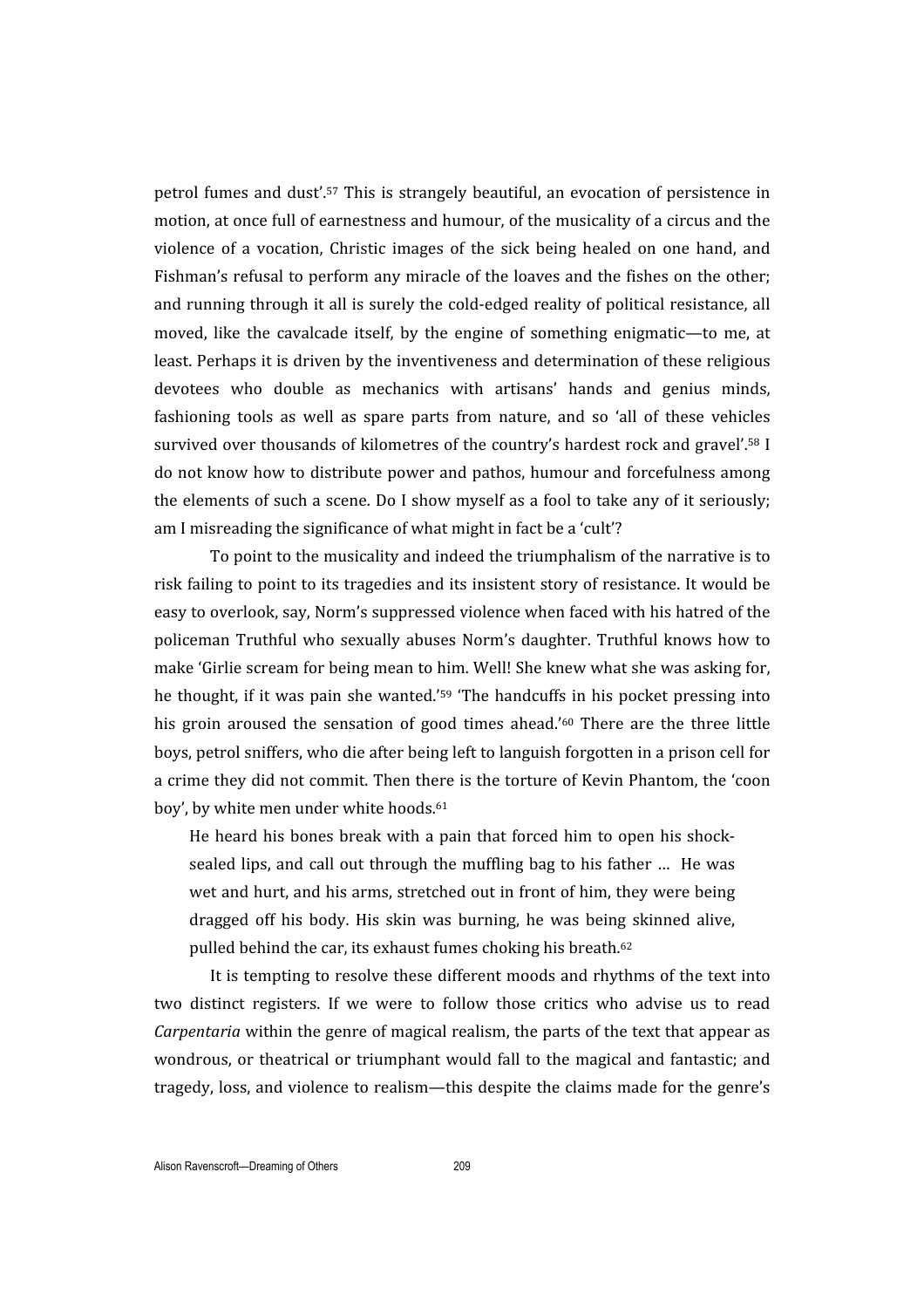dialectic between so-called magic and realist forms.<sup>63</sup> If, as Slemon claims, the magical realist genre at its best offers a dialectic that points to the gaps and silences in each of the two representational forms, then in *Carpentaria* we might say that we have a text that inscribes an impossible dialectic: one that emphasises that these gaps and silences *cannot* be filled. This is the dialectic's impossibility: the dialogic necessarily fails to produce a whole. This might be the most threatening of possibilities for a white reader. That is, the endless movement that for Slemon is the dialectic never results in full knowledge. The dialectical is a recognition of the uncertainty of all knowledge. So, unlike the conventional trope of magical realism which ultimately resolves two worlds or forms, and beyond Slemon's important intervention in that tendency which nevertheless suggests a movement in a particular direction—that is, towards knowledge—instead we might think not of a continual movement between knowledges, not using one to fill in a gap in the other, but the gap in all knowledge. If this is true, whites cannot hope to look to another to fill in the gaps in their own knowledge, of themselves or their others. There are things an other knows (there are objects that are made) that we will never know/see/hear. The question of how to read, then, becomes this: how to bear such partial vision?

## —'A TREE CAN ACT VERY STRANGELY, IF IT WANTS'

In prevailing white Australian discourses, Indigenous Law is still read as if it were a form of fiction, an infantile, naïve fiction holding no explanatory power. By 'fiction', I mean an unreconstructed notion of fiction as an act of the imagination that bears no truth, as against 'knowledge' held to be factual. Indigenous Law is read in this unreconstructed sense of fiction. It is translated as legend, or myth, or children's story;64 or as the Dreaming where Dreaming is taken to be the kind of dreaming one does on one's pillow, a fantasmatic distortion of everyday life without geographic or historical coordinates.<sup>65</sup> Another's epistemologies are reduced to an irrational or primitive naivety, belief rather than knowledge, lore rather than Law.

For an Indigenous author interested in referring to the Law in her fiction, this kind of interpretation of Law poses peculiar problems. How will her figuring of the Law be read by white Australia? Does it once more risk being dismissed as fantasmatic, or naïve? This is especially so if the author is also attempting to figure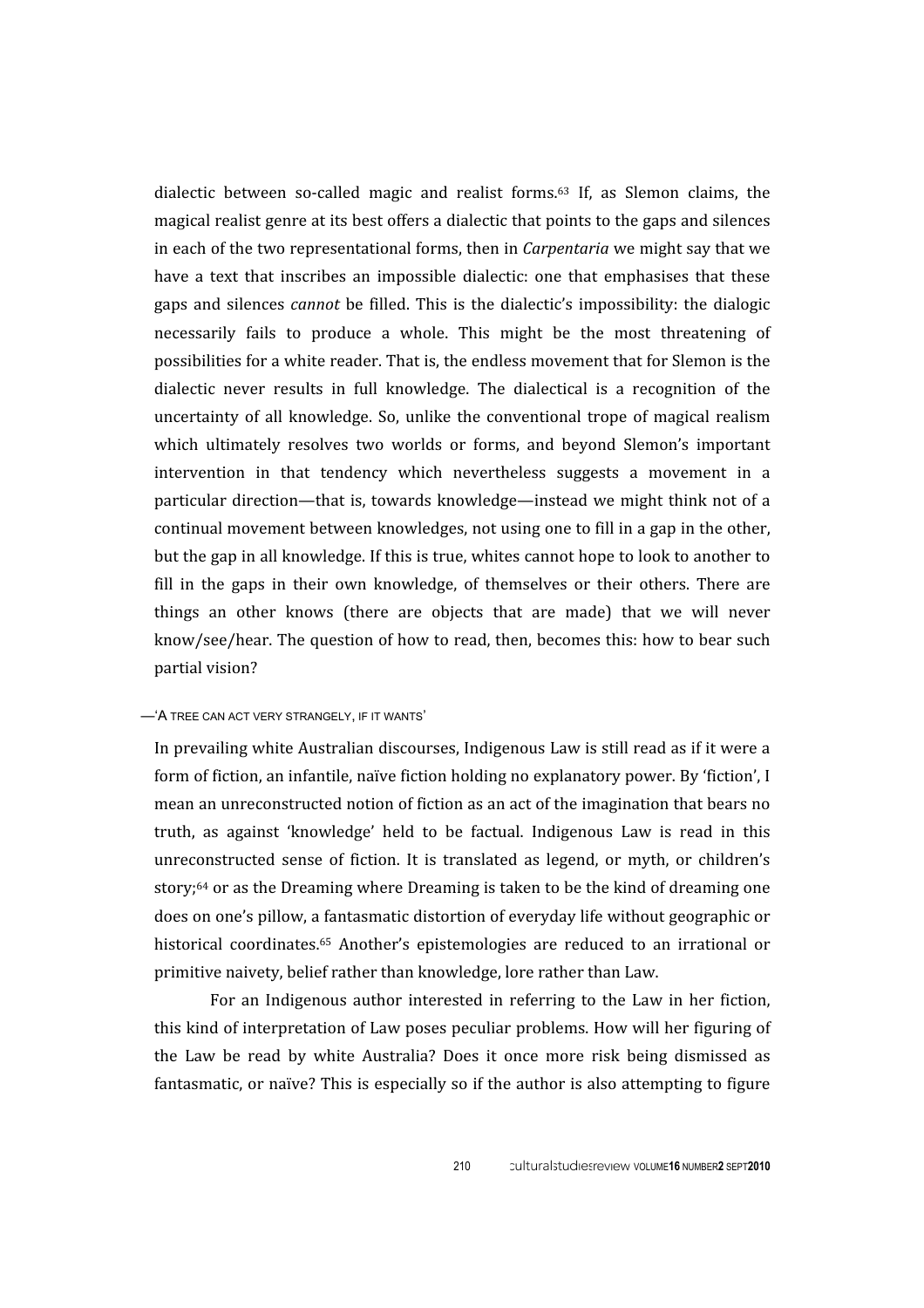distortion, the fantastic, the fabulous and the dream in her fiction as Wright seems to be doing in *Carpentaria*, for how would a reader distinguish such playfulness from representations of Indigenous Law if she already reads the Law itself as only a dream, a fantastic story of magic powers, a naïve story of origin? So, while one critic warns us against reading Indigenous-signed fiction ethnographically because, she says, there is no 'ethnic authenticity' in its pages, we might counter with another claim: that the danger might lie elsewhere, in white reading strategies that persist in producing other knowledges as already a kind of fiction.<sup>66</sup>

Against the idea that Indigenous‐signed texts cannot be read ethnographically and against, too, the idea of Indigenous Law as a naïve epistemology, Frances Devlin‐Glass urges us to read *Carpentaria* as 'a powerful contribution to understanding of indigenous knowledge'.<sup>67</sup> According to this critic, white readers can acquire new knowledge of Indigenous Law from the pages of *Carpentaria*. This new move—to read *Carpentaria* as a 'true representation' of Indigenous Law—presumably comes out of a desire to take seriously the claims made by Indigenous authors themselves that their texts are Aboriginal realism, say, or 'true story', or as Alexis Wright is quoted as saying of *Carpentaria*: 'It was the voice that Australians have never listened to. It's the voice of Aboriginal elders speaking about people and country, talking about what Aboriginal culture is, what it means and how it might work in the future'.68 And, for sure, the idea that Indigenous‐signed texts might in some way inscribe Indigenous Law, where Indigenous Law itself inscribes sophisticated knowledges, is often too much for literary critics. Devlin‐Glass's critical move also comes out of an explicit interest in what is an ethical necessity for a postcolonialist critic and that is to read Indigenous narratives not as primitive knowledge but, following anthropologists such as Deborah Bird Rose, as the complex encoding of ecology and natural history.<sup>69</sup> Devlin‐Glass wants white Australia to take Indigenous narratives very seriously—as important forms of knowledge.

So, why shouldn't whites read *Carpentaria* in the way that Devlin‐Glass proposes? Why not read *Carpentaria* as a 'powerful contribution to understanding of indigenous knowledge', as a text that 'mobilises and modernises indigenous narratives of the Gulf of Carpentaria, in particular the multifarious Rainbow Serpent and associated mythological beings of the region'?<sup>70</sup> After all, the 'great serpent' is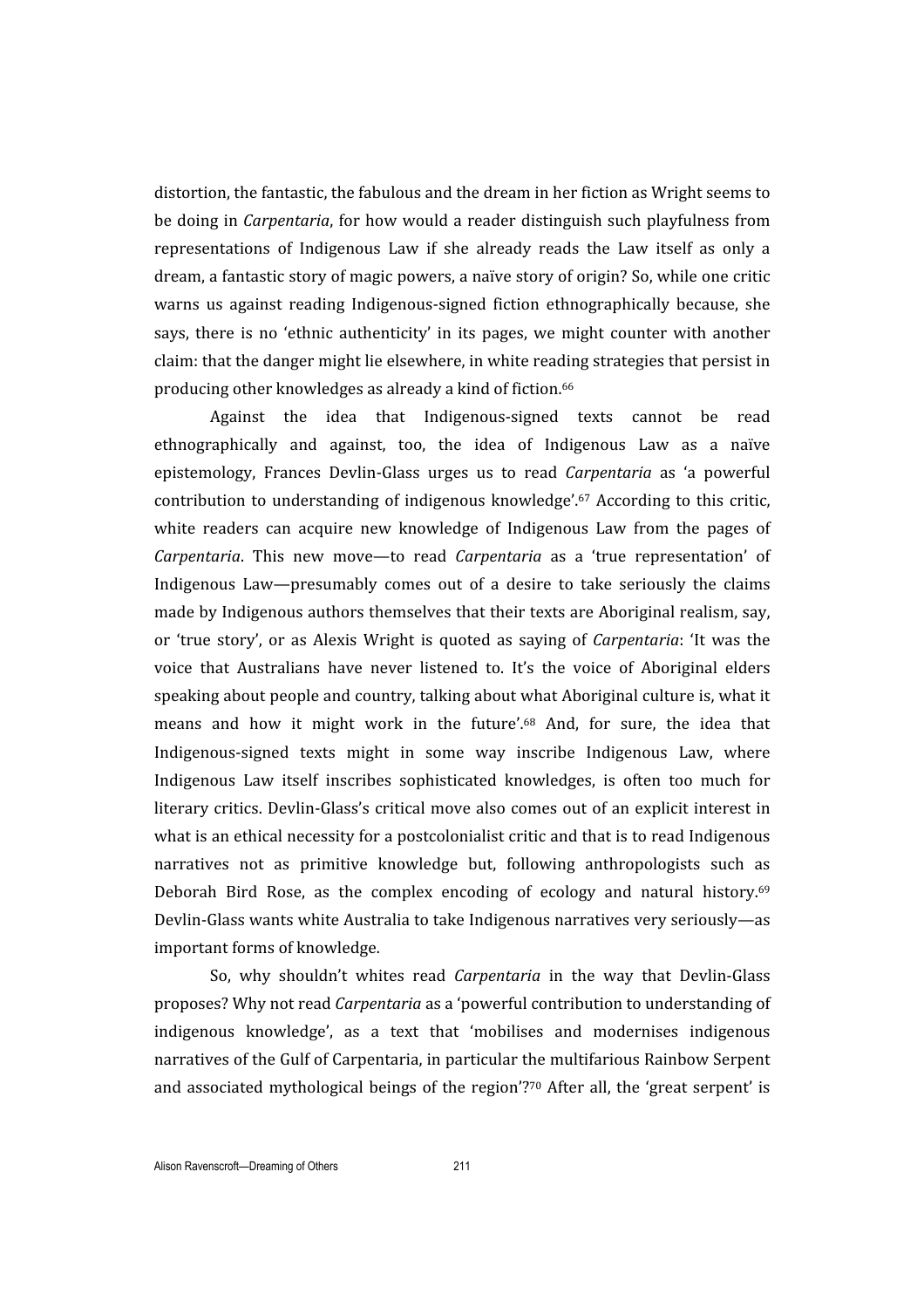represented on the book's cover in an image reproduced from the skin of Indigenous activist and Wright's countryman Murrandoo Yanner: this is his tattoo. The serpent is there in the opening pages where the narrator makes his claims that in a tidal river in the Gulf of Carpentaria, the great serpent lives still, its body taking breaths that are the size of tides. Its moods change the river's course, with its intake of breath it draws the tide inland, towards the gorges of a limestone plateau, and its exhalation turns the tide back to the giant water basis separated from the open sea by a folding-in of the mainland. This river snake is the ancestral serpent that still lives 'deep down under the ground in a vast network of limestone aquifers. They say its being is porous; it permeates everything. It is all around in the atmosphere and is attached to the lives of the river people like skin.' <sup>71</sup> This serpent:

came down those billions of years ago, to crawl on its heavy belly, all around the wet clay soils in the Gulf of Carpentaria. Picture the creative serpent, scoring deep into—scouring down through—the slippery underground of the mudflats, leaving in its wake the thunder of tunnels collapsing to form deep sunken valleys. The sea water following in the serpent's wake, swarming in a frenzy of tidal waves, soon changed colour from ocean blue to the yellow of mud. The water filled the swirling tracks to form the mighty bending rivers spread across the vast plains of the Gulf country.72

According to Devlin‐Glass, this serpent is an 'expression of the Waanyi Rainbow Serpent' and the novel 'elaborates, from a Waanyi point of view, an understanding of the Indigenous sacred'.73 This Waanyi point of view emerges for her, she claims, out of her familiarity with Indigenous knowledges—she can recognise the Waanyi imagination and its representational forms by bringing these into proximity with ethnographic material not with the Waanyi as it happens but with the Yanyuwa, whom she says 'share songlines in the Gulf of Carpentaria with Waanyi, especially secret and sacred women's business and Rainbow Serpent ceremonies'. It is 'a legitimate manoeuvre' she claims, 'to read this Waanyi novel in the light of Yanyuwa material … since they share Rainbow Serpent songlines, and in particular the stories of Bujimala and Walalu, the Whirlwind Serpent, both relevant in this novel'.74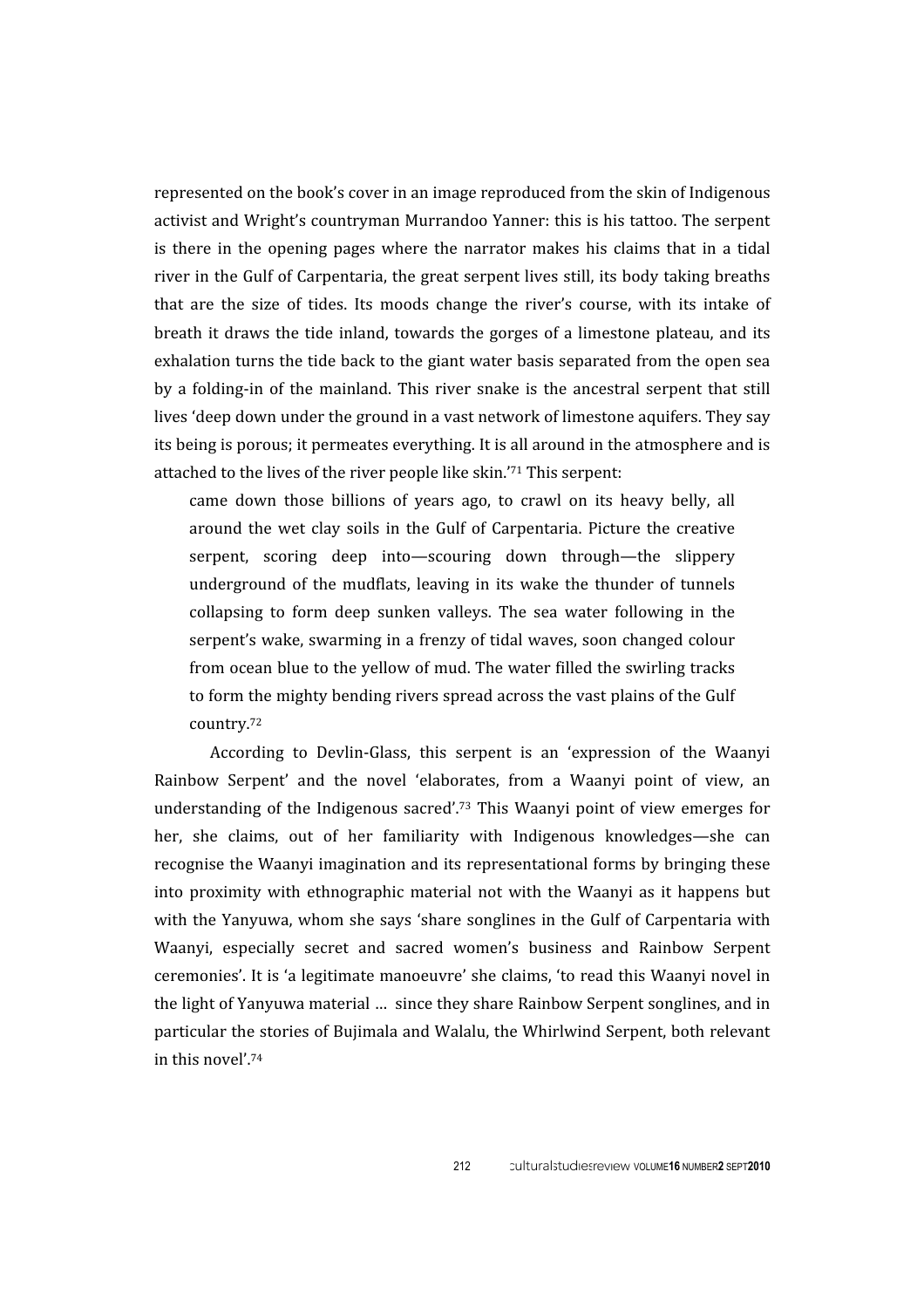Well, is it? Who is it that has legitimated a move that collapses Waanyi and the Yanyuwa? Where does this legitimation lie? These questions, though, I have to put to the side. The question I can ask, the question I will insist on, is this: how would a white subject ever be able to read either Yanyuwa or Waanyi narrative, to read the country, to read skin and tattoo, to read the country as Waanyi might? To go back to arguments I have made elsewhere, how do we see, or know, or imagine, from a Waanyi point of view if we are not Waanyi?75 The answer that many white critics are offering is this: whites don't need to 'think Black', as W.E.H. Stanner once wished we might—itself an impossible and fanciful wish. Instead, whites can refigure Indigenous thinking as our own: in this formulation, our others' thinking is like ours after all, it is a shade of white. That is, we are called, by these critics, into a belief that we can push Indigenous knowledges into the shapes we can see, into the shapes of our own thinking.

To accomplish this, however, white readers must install themselves into the text, rewrite it so that it once more becomes another version of our own stories. So, for instance, Devlin‐Glass is one of *Carpentaria*'s critics who insists on likening Alexis Wright and Xavier Herbert, so that Wright's alleged insistence on the congruence of science and mythological knowledge is seen to be similar to Herbert's in *Poor Fellow My Country*. 76 Xavier Herbert, Alexis Wright and by extension Devlin‐ Glass can each stand *in the same place* in relation to Indigenous 'mythological' knowledge.

Devlin-Glass's approach is reminiscent of standpoint theory where researchers seek to position themselves in relation to their material: 'I need to position myself in relation to this material', she says.<sup>77</sup> She has worked 'for over a decade with Aboriginal elders, mainly women, from a neighbouring community in the Gulf of Carpentaria, the Yanyuwa … I've been instructed in women's business, most recently in 2004 for the purpose of proofing a women's ceremony grounding.' However, the so-called standpoint—the coordinates by which the researcher's position is known—are always the ones that are knowable, visible to the researcher herself. This is the paradox of standpoint theory. This method doesn't, cannot, aim at the researcher's blindspots, which are disavowed. The coordinates that one can name are always in the field of one's own making, the field one can see, the field that one's own epistemologies describe. Such a declaration of a position cannot render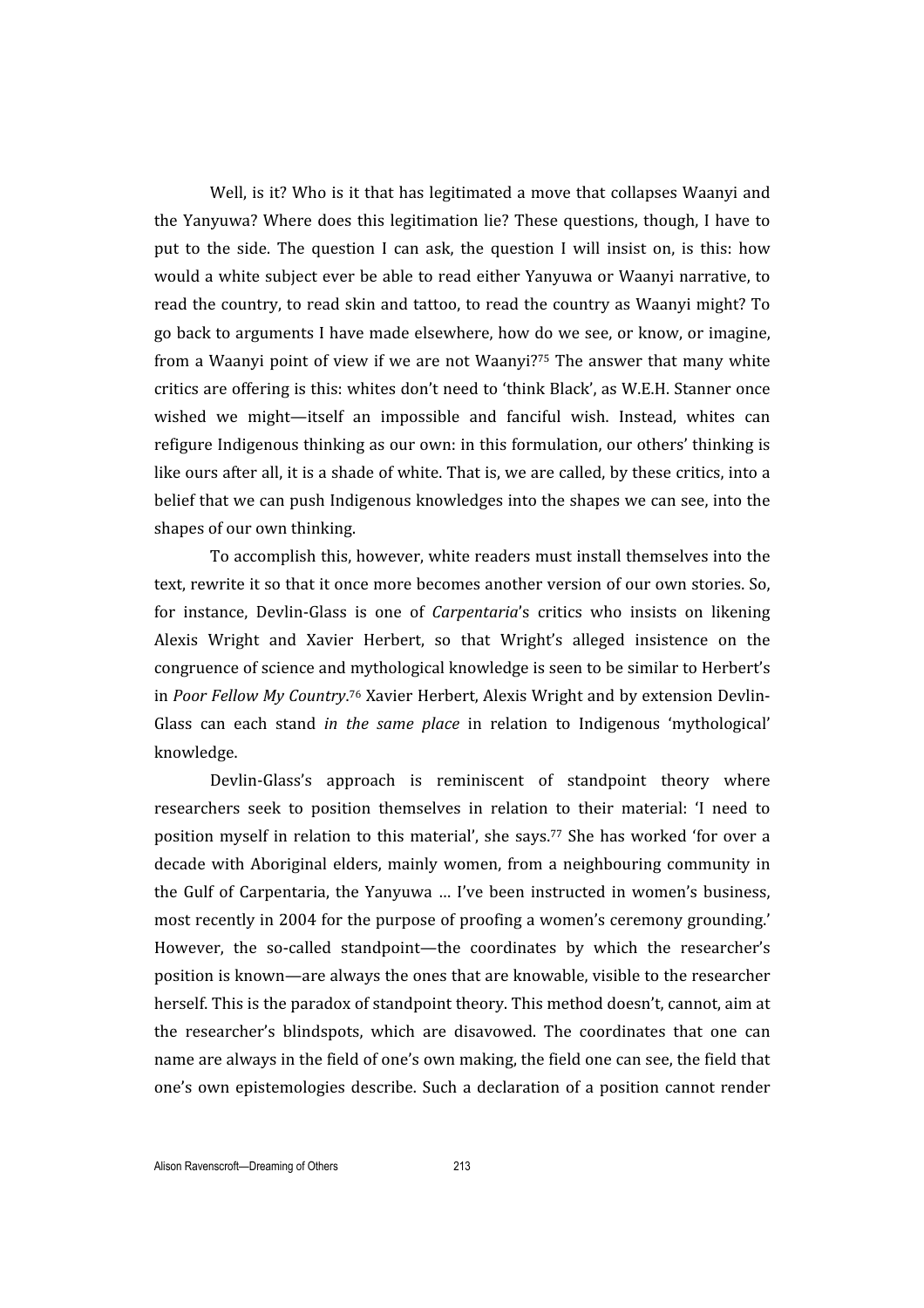visible one's position in the field of the other. And, what standpoint is it that a white critic could possibly take up in order to understand what Alexis Wright says it has taken her a lifetime to understand, the stories her grandmother told about the Gulf country, stories about places and people and things: 'A person could be something else; a tree could behave very strangely, if it wanted to.'78 I wonder what a white reader can make of that.

My argument here is that Indigenous Law cannot be 'seen' from a Waanyi point of view if one is not Waanyi, and that time and again the Law falls out of the scene of white Western imagining, it falls out of the scene we can see or know. Indigenous Law remains as a fragment, distorted by the light cast by the scene we can see; in our scene it cannot appear. It makes no sense in a white Western epistemology, and at best its traces are translated into English, into modern Western discursive frames such as 'ecology' or 'natural history' or 'science'. That is, it is translated into our own nexus of intelligibility—a process through which Indigenous Law as an object of knowledge is made into a different object. So, rather than 'taking Wright's representations', as Devlin-Glass says—rather than seeing for instance river and cyclone as 'an expression of the Waanyi Rainbow Serpent'—we might better look at how this text positions a white reader in relation to these and other stories of Dreaming and Indigenous Law. Rather than presuming to know how the Rainbow is imagined by Yanyuwa, by Waanyi, by Alexis Wright, we might be better put to examining the limits of our own imagining.

Rather than reading *Carpentaria* as a resource from which we can know others—as ethnography purports to be, for instance— we might read it as a novel that presents a white reader with its own quite specific qualities of unknowability, and undecidability. We cannot read it ethnographically, but not for the reasons that Maria Takolander suggests, not because it has no 'ethnic authenticity' in its pages. We cannot read it for its ethnic authenticity because we could not recognise this socalled authenticity if it bit us. But as white readers, we do not need to read ethnographically to allow the Law a place in the critical production of Indigenoussigned texts. We do not need to know the answer that Devlin‐Glass poses, for instance: 'Is this new rubbish‐island a playful (and deeply serious) reformulation of Bralgu (or in Yanyuwa, Garrwa and Waanyi, called Jingkula), the "spirit land", located in an indeterminate place in the Gulf where the spirits of deceased people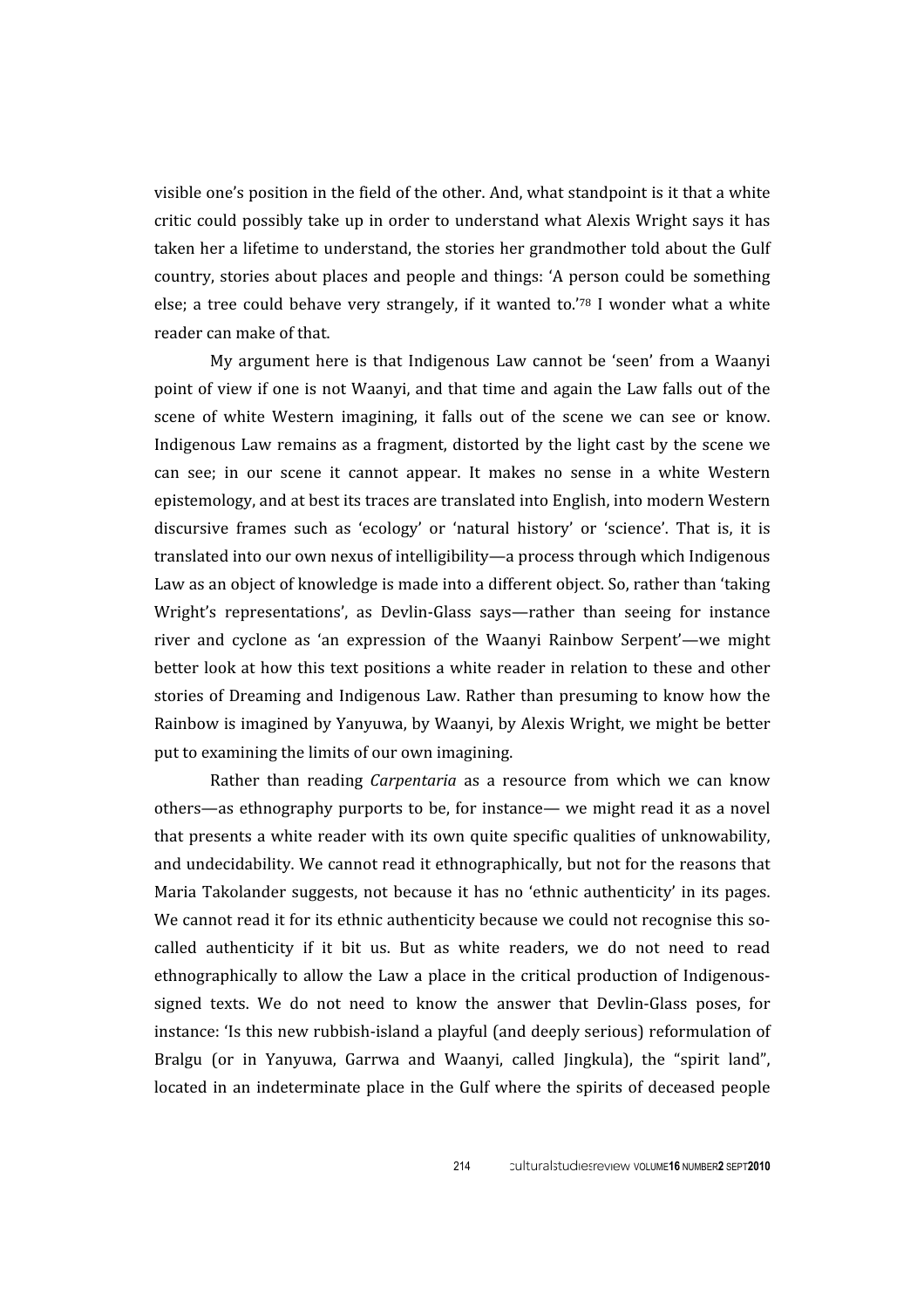travel?'79 How could she or I know? And even if we were given an answer, would that mean that we would now know any more than we did before?

Rather, the Law might be better admitted into white readings as an enigmatic possibility, one that cannot be anchored to the meanings a white reader can produce. That is, the Law is very precisely *unreadable* to a white reader, and our efforts at translation must always fail. For, how do I know what it means to say not only that Indigenous Law is law in the sense of protocols that must be followed, the laws that order the social bond, but also the law of the country itself, forces to which all living things are subject,  $80$  a conception of the Law as inevitable, irrepressible? $81$ My world and the world from which Indigenous Law emanates cannot be melded, to use Devlin-Glass's word, because they are incommensurable. We can't assume, as Devlin‐Glass seems to do, that because the narrator uses the lexicon of the Indigenous sacred at one moment (Serpent, Spirit, Dreaming) and the lexicon of modern geology, meteorology and marine biology in the next that this represents a hybridisation of these respective epistemologies—or that the language of modern science is a translation of Indigenous sacred terms such as the Serpent—because the mobilisation of either lexicon is an act of translation, into English, of Indigenous knowledges. Whether the narrator speaks of the 'serpent' or of the movement of water through 'limestone aquifers', in either case he is translating Indigenous knowledges, including Indigenous Law, into English.

This is not to argue that because a white subject cannot know, for instance, Waanji cultural texts as a Waanji might that a white subject should not approach these; it is not to argue for *that* kind of silence between Indigenous and settler. It is important to keep moving towards Aboriginal culture, art and law, but this is a *movement* towards understanding rather than an *arrival*. This is to argue for knowledge as always provisional, not a thing one possesses but a position—a situation.

Indigenous‐signed literary figuring of Indigenous Law presents a white reader with an anamorphotic form: that is, an object which we cannot see. For the Law cannot appear to us, it belongs to another scene than the one of our abiding, the one of our formation as subjects. In art—again, in *The Ambassadors* say, or in Roh's hopes for a post-expressionistic art practice—the unseeable is made to appear—as a fragment, an aura, an echo of another scene altogether. Art points to this other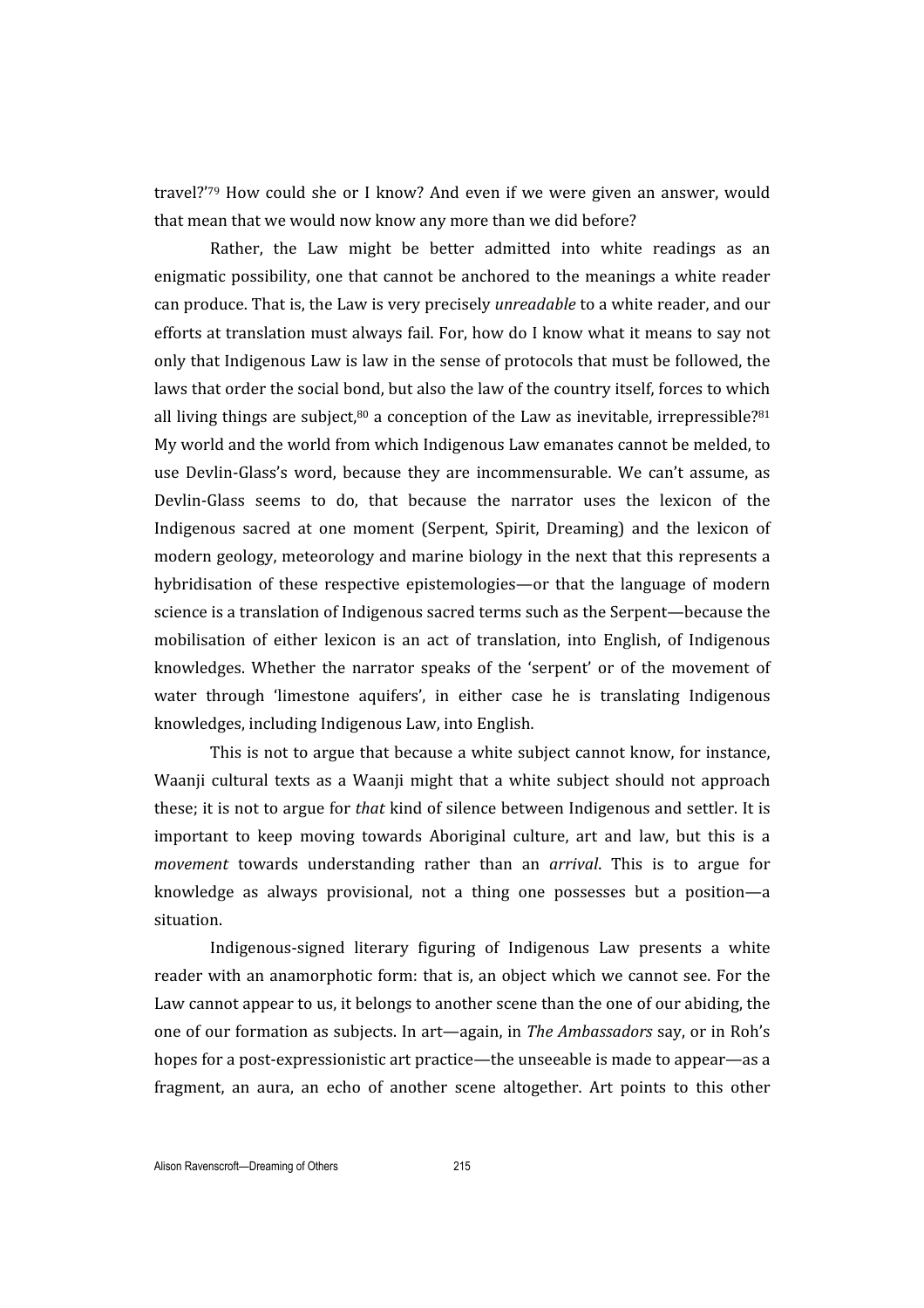scene, it does not render it, it can only refer to it. It cannot be rendered: it cannot be seen, its existence can only be pointed to. This is one way of thinking about art: it is one way of thinking about *Carpentaria*: as art, as art that makes the gap in all knowledge, and crucially the gap in our own, *appear*, but as a gap. The holes cannot be filled.

It is very tempting to put anthropological discourses into proximity with a novel such as *Carpentaria*, as Devlin-Glass has done, and look for one-to-one correspondence: to look for the objects of knowledge from one world that will fill in the gaps in another. If we resist that temptation, though, ethnography and anthropology can offer literary critics something very important, and this is a sense of our own profound bewilderment, the places where our own knowledge, our own senses, our own capacities to see and imagine as another does, must fall. Consider what Deborah Bird Rose reports for instance of Yarralin embodiment:

my brother is equivalent to my right calf; my sister to my left calf. My right thigh is my mother's brother; my mother is my left thigh. My mother's mother and mother's mother's brother are my forehead (brain); my mother's father is my belly (indicating liver); my breast is my child (and sister's child), and my chin (whiskers) is my father.<sup>82</sup>

What body is this? It's not mine. I don't live in a body arranged thus. When I say that the death of a loved one means I've lost a part of myself, I don't feel it to be located in my right calf, or my thigh. Similarly, I don't know what the *manngyin* is for the Yarralin. *Manngyin*, as Bird Rose tells us, is connected to flesh and organs and when a person dies and is buried it *gets up again*!83 What strangeness is this? How do I signify it? Perhaps within the Western notion of spirit? It would be easy to start connoting these kinds of accounts of the living and the dead with Western notions of body and spirit, but to do so would surely mean that we have once more fallen into Western mind–body dichotomies and Western religious notions. As Bird Rose goes on to say, 'spirit' 'cannot but signal a body–soul dichotomy which is inappropriate to the Yarralin context'.<sup>84</sup> Translation fails, and into the gap so easily slips our own vocabulary and generic codes: magic and superstition, myth and magic realism. We make others objects of knowledge 'magic' in a move that paradoxically tames and familiarises.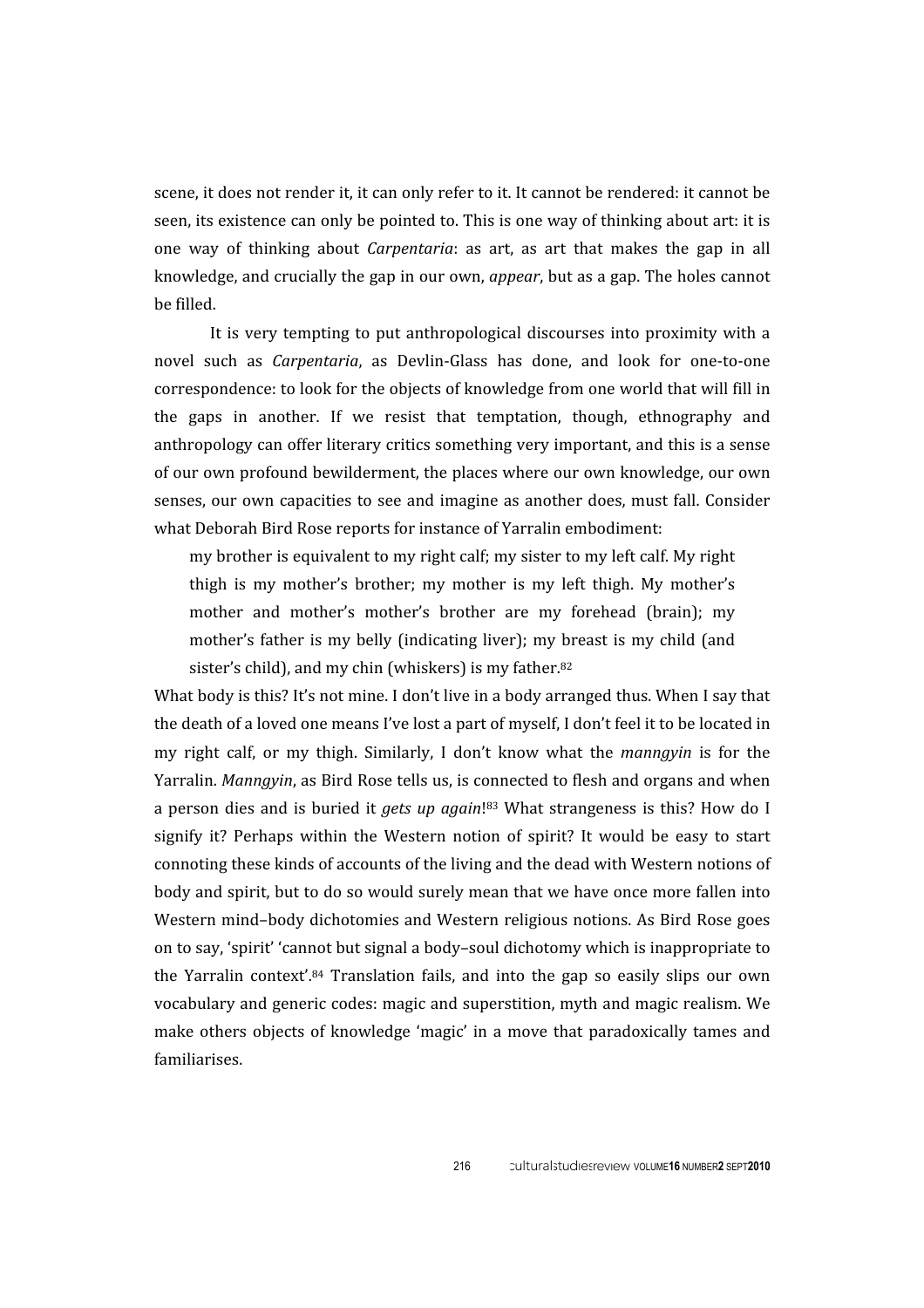To close, I turn to a highly personal account of contact with Indigenous 'magical' objects from another world that the cultural historian Tom Griffiths gives in *Hunters and Collectors: The Antiquarian Imagination in Australia*. 85 The story that Griffiths tells is about his experience of transporting Aboriginal artefacts to the State Library of Victoria but it might speak also of white readers of *Carpentaria* and our wishes to invest another's objects with magical powers, while divesting them of their difference:

Even parcelled in a dusty box they were, I suspected, still full of power … During the long drive back to Melbourne I felt increasingly conscious of the boxes in the back of the station‐wagon enclosing the secret/sacred objects. Whose were they? What meanings did they hold? What processes had brought them here, a process that now implicated me? I thought of a scene at the end of *Raiders of the Lost Ark*, a film about the archaeologist‐ adventurer Indiana Jones, where the immensely powerful ark of the covenant is casually wheeled into the vaults of a state museum. Was I participating in the dispossession of a people and the disenchantment of the world?<sup>86</sup>

Ken Gelder and Jane Jacobs have argued that the enchantment, power, and charisma that Griffiths feels these objects hold, and which perhaps are transmitted to Griffiths himself, occur not because of the place these objects have in their original world of meaning but because of their position now in Griffiths'.87 According to this view, the thrill Griffiths feels, then, would arise from his possession of these rare objects: from his power rather than theirs. The other's power is translated into a Hollywood cinematic version, a translation in which Griffiths figures as possessor of the other's magical power rather than possessed by it.

This is an ambivalent moment, for whatever pleasure we might recognise in this scene, pleasure is not all there is. The scene has its terrifying aspects, too. These magical objects from another world are so very proximate to Griffiths—they sit just behind his back in the small enclosed space of his car where he cannot see them but he reports feeling their power. This is not entirely benign, surely; these strange objects that seem to possess power? What might be truly terrifying in this scene is not the power that a white subject sees in the other's objects but what he cannot see, even if he were to crane his neck, look back over his shoulder. That is, what might be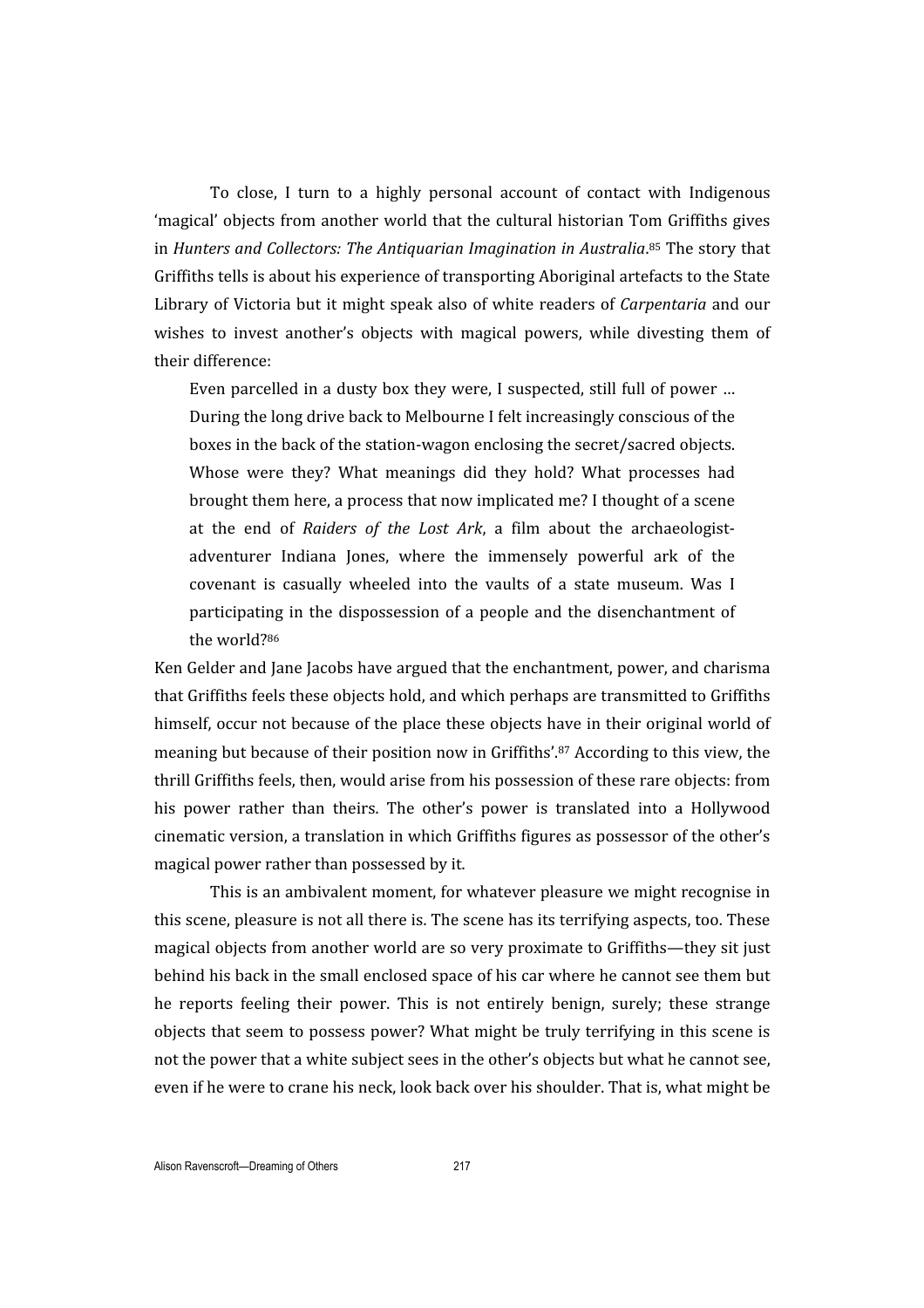most unbearable before another's objects is one's own necessarily partial and imperfect vision.

—

Alison Ravenscroft teaches in the English Program at La Trobe University, Melbourne. Her book *The Postcolonial Eye* will be published in 2011.

<u> 1989 - Jan Samuel Barbara, político establecido de la provincia de la provincia de la provincia de la provinci</u>

—NOTES

Wright's argument is that she's trying to do Aboriginal magical-realism and use oral tradition ... It's a very bold effort and it's more or less successful. What people don't seem to realise is that one of the things she's doing is rewriting Xavier Herbert's [1938 novel] *Capricornia* as *Carpentaria.* Is it breaking new ground in some way? In some ways *Carpentaria* follows *Capricornia*.

<sup>4</sup> Devlin‐Glass, 'Alexis Wright's *Carpentaria*', p. 84. Critics and reviewers, too, tend to nod respectfully in the direction of the publisher, Ivor Indyk, attributing to him a creative influence that is rarely credited to a publisher of white‐signed texts. See for instance Peter Pierce, 'Once Again All Credit to Giramondo', *Canberra Times*, 23 July 2006 p. B4; Susan Wyndham, 'Undercover', *Sydney Morning Herald*, 30 June 2007; Anon, 'A Great Divide'; Jason Steger, 'Humanity's Voice Rises', *Age*, 23 June 2007, p. 2; Michael Fitzgerald, 'Crossing the Gulf'.

<sup>1</sup> Alexis Wright, *Carpentaria*, Giramondo, Sydney, 2006, p. 1.

<sup>2</sup> Joan Copjec, *Read My Desire: Lacan against the Historicists*, An October Book, MIT Press, Cambridge, Massachusetts; London, 1994, p. 18.

<sup>3</sup> Ian Syson, 'Uncertain Magic', *Overland*, no. 187, 2007, pp. 85–6; Francis Devlin‐Glass, 'Alexis Wright's *Carpentaria*', *Antipodes*, vol. 21, no. 1, June 2007, pp. 82–4; Frances Devlin‐Glass, 'Broken Songs and Ecology: Writing on the Gulf of Carpentaria', *Táin*, no. 44, pp. 28–9, and Francis Devlin‐Glass, 'A Politics of the Dreamtime: Destructive and Regenerative Rainbows in Alexis Wright's *Carpentaria*', *Australian Literary Studies*, vol. 23, no. 4, 2008, pp. 392–407; Katharine England, 'Small‐town Dreaming', *Advertiser*, 30 September 2006, p. W10; Jane Sullivan, 'From Here to Carpentaria', *Age*, 9 September 2006, p. 26; Anon., 'A Great Divide—New Fiction from Australia', *The Economist*, 3 March 2007, p. 382; Michael Fizgerald, 'Crossing the Gulf', *Time* International South Pacific edition*,* 2 October 2006, issue 39, p. 62. In Anon., 'Ambitious Prose Draws on Rich Tradition', *Canberra Times*, 23 July 2006, p. B4, Peter Pierce is quoted as saying: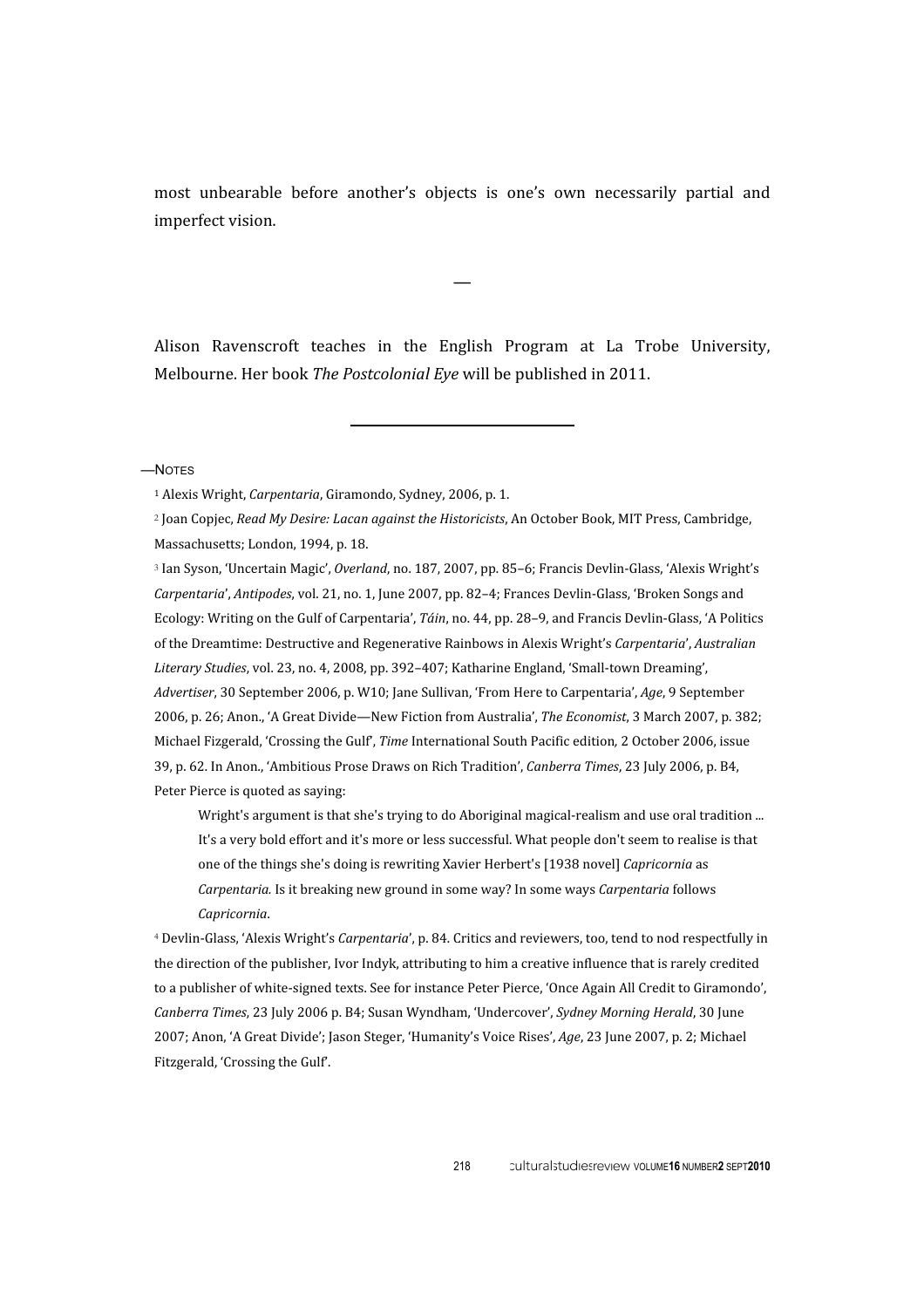<sup>5</sup> Michele Grossman is an important exception among reviewers. 'Risk, Roguery and Revelation', *Australian*, 4 October 2006, p. 10.

<sup>6</sup> In 'Uncertain Magic', Ian Syson raises his own experience of growing up as a white boy in Mt Isa as a basis for judging the text's powers.

7 I make the argument that in reading practices a racialised and gendered reader is (re)made, and potentially imperfectly so, in 'Who is the White Subject?', *Australian Humanities Review*, no. 42, August 2007.

<sup>8</sup> Ian Syson, 'Uncertain Magic', p. 85:

I am left uncertain as to what to think of *Carpentaria*. Is it a rambling showing‐off of Wright's undoubted literary skills? Is it a mere pastiche of good ideas? Is it a book that, despite what can be taken for flaws and impasses, ends up a pleasing and important document of our time? I just don't know. The fact that when reading I kept drawing comparisons with Patrick White's *Tree of Man*—especially in relation to the sense of satisfaction in having finished what felt like at Australian epic—leads me to believe the latter … perhaps.

Don Anderson also admits to not knowing where either the book or he were going, but does not mistake this for a failure of the book. Instead he sees it as the result of his own 'self‐fashioning as a white western reader, looking for linear narrative and realistic detail', in 'Bound for Glory', *Bulletin*, 12 June 2007, vol. 125, no. 24.

<sup>9</sup> Devlin‐Glass, 'Broken Songs and Ecology'*.* The same criticisms were made of Alexis Wright's first novel, *Plains of Promise*.

<sup>10</sup> Syson, Devlin‐Glass and Davison each refer to the novel's magic realist qualities. Steger asks whether it is a form of 'indigenous magic realism'. 'Dream' is often used, for instance see Dart's review, 'Alexis' Book Helps Break the Mould', and Jane Sullivan, 'From Here to Carpentaria'. Syson uses the term 'dreamscape', Devlin‐Glass 'magic' (in 'Broken Songs and Ecology'*)*; Denise Carter refers to Indigenous 'lore', in 'Novel Idea Pays Off', *Cairns Post*, 18 August 2007, p. 35; 'Dreamtime belief' is used by Katharine England, 'Small‐town Dreaming'; Liam Davison refers to 'Dreamtime legends, ancestral tales and biblical stories of epic proportions' in 'Phantasmagorical Tale Fills a Legendary Landscape', *Sydney Morning Herald*, 16 September 2006, p. 32.

<sup>11</sup> As Stephen Slemon has argued, magic realism might work as:

one of the paradigmatic critical tropes for justifying an ignorance of the local histories behind specific textual practices and for securing first-world postmodernism's naturalization of ... that 'casual, unmoored international audience' which claims everything in the wide world as somehow its own.

Slemon, 'Magic Realism as Postcolonial Discourse' in *Magic Realism: Theory, History, Community*, edited and with an introduction by Lois Parkinson Zamora and Wendy B. Faris, Duke University Press, Durham and London, 1995, pp. 408–9.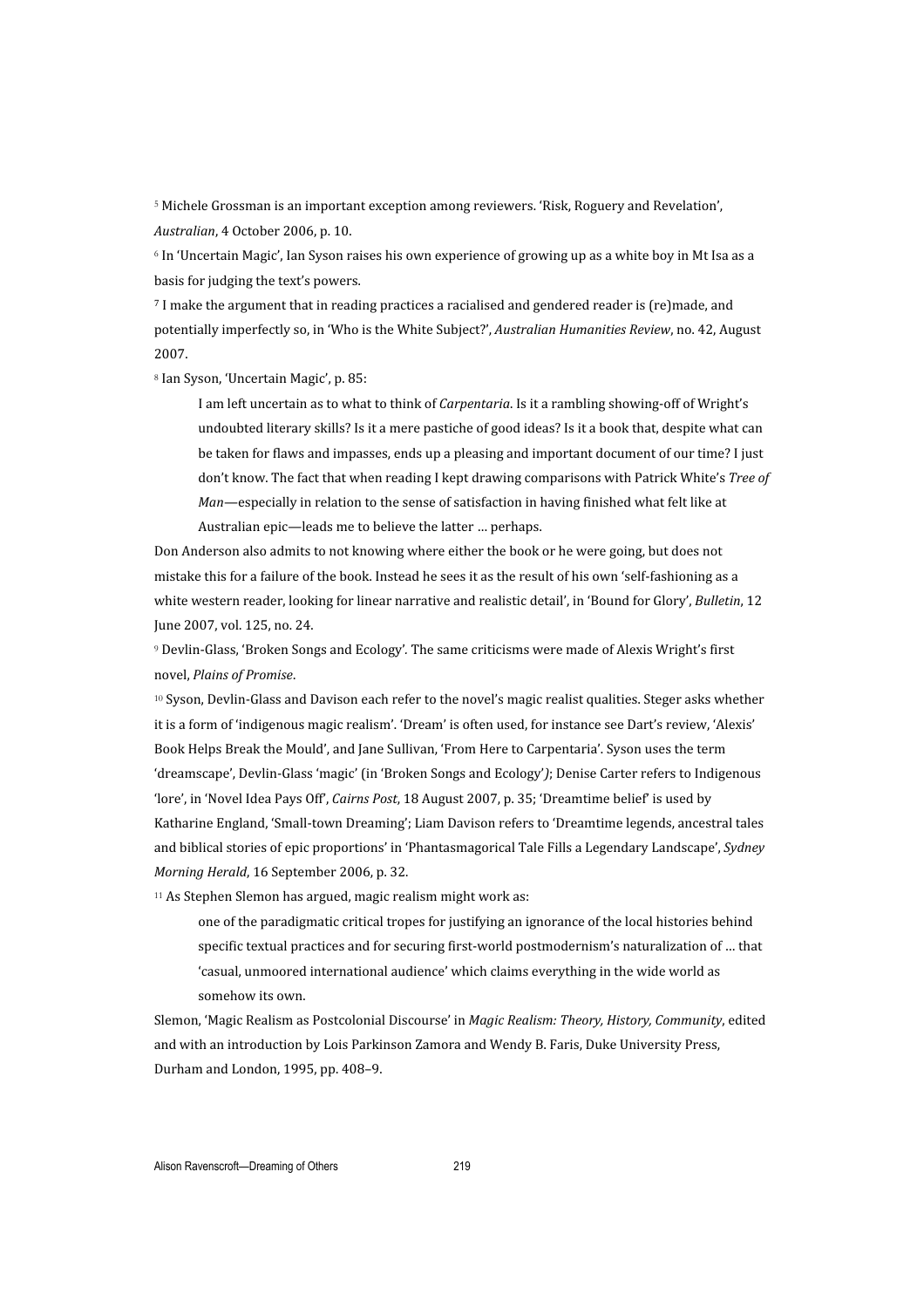<sup>12</sup> For examples, see Geoff Hancock's introduction to Hancock (ed.), *Magic Realism*, Aya Press, Toronto, pp. 7–15; Maggie Bowers, *Magic(al) Realism: The New Critical Idiom*, Routledge, London and New York, 2004; Amaryll Beatrice Chanady, *Magical Realism and the Fantastic: Resolved Versus Unresolved Antinomy*, Garland, New York, 1985. Zamora and Faris speak of the production of a third liminal space: 'The propensity of magical realist texts to admit a plurality of worlds means that they often situate themselves on liminal territory between or among these worlds.' Zamora and Faris (eds) , *Magic Realism*, p. 6.

<sup>13</sup> Franz Roh, *Realismo Mágico, post expressionismo: problemas de la pintura europa mas reciente*, trans. (from the German) Fernando Vela, Madrid: Revista de Occidente, 1927. Roh's original work is *Nach-Expressionismus, Magicher Realismus: Probleme der neuesten Europäischen Malerei*, Leipzig, Klinkhardt and Biermann, 1925. Translated from Spanish to English by Wendy B. Faris 'Magical Realism: Post-Expressionism', in Zamora and Faris (eds), *Magic Realism,* p. 16.

<sup>14</sup> Sigmund Freud, 'The Uncanny', in *Penguin Freud Library*, vol. 14. Art and Literature, General Editor, Angela Richards, trans. James Strachey, Penguin, Hammondsworth, England, 1976.

<sup>15</sup> Maria Takolander associates what she calls others' superstitious beliefs with sub education.

Takolander, *Catching Butterflies: Bringing Magical Realism to Ground*, Peter Lang, Bern, 2007.

<sup>16</sup> Patrick Wolfe 'On Being Woken Up: The Dreamtime in Anthropology and in Australian Settler

Culture', *Comparative Studies in Society and History*, vol. 33, April 1991, pp. 197–224.

<sup>17</sup> Wolfe, 'On Being Woken Up', p. 210.

<sup>18</sup> Julia Kristeva uses this term to mean 'a permanent alternation: never the one without the other' in *About Chinese Women,* trans. Anita Barrows, Marion Boyars, London, 1977, p. 38.

<sup>19</sup> Maggie Ann Bowers cites Roberto Gonzales Echevarría, 'Isla a su vuela fugitiva: Carpentier y el realismo mágico', *Revista Iberoamericana*, vol. 40, no. 86, p. 35, in Bowers, *Magic(al) Realism,* p. 91. <sup>20</sup> Slemon, 'Magic Realism as Postcolonial Discourse', p. 407.

<sup>21</sup> Gabriel García Márquez and Vargos Llosa, *La Novella en America Latina, Dialogo*, Universidad Nacional de Ingenieria, Lima, 1967, p. 19, quoted in Bowers, *Magic(al) Realism*, p. 92. It is what Alexis Wright might also be insisting upon when holding reservations about the term's applicability to her own writing: 'Some people call the book magic realism but really in a way, it's an Aboriginal realism which carries all sorts of things.' Wright quoted by Dart, 'Alexis' Book Helps Break the Mould'*.* <sup>22</sup> Zamora and Faris (eds)*, Magic Realism.*

<sup>23</sup> For example, Takolander's paraphrase of Carpentier causes other people's 'real' to be delusional, or 'marvellous' by which she means a kind of 'unreal'; 'marvelous [sic] phenomena that people believe to be real', in *Catching Butterflies*, p. 88.

<sup>24</sup> See Stephen Muecke's very different approach to modernity, indigeneity and innovation in Muecke, *Ancient and Modern: Time, Culture and Indigenous Philosophy*, University of NSW Press, Sydney, 2004.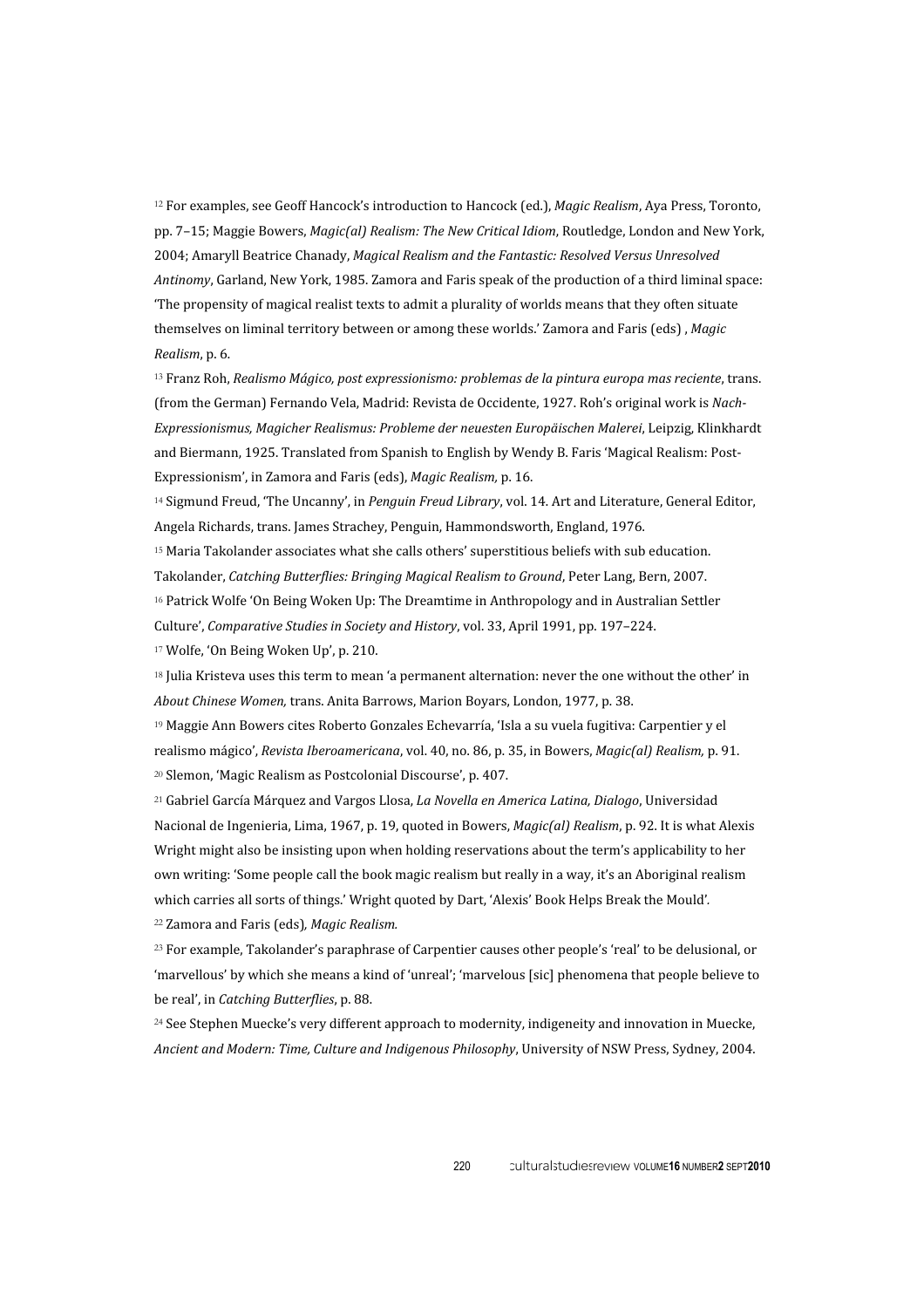<sup>25</sup> Toni Morrison, 'Rootedness: The Ancestor as Foundation' in Mari Evans (ed.), *Black Women Writers*, Anchor Books, New York, 1984, p. 342, and quoted in P. Gabrielle Foreman, 'Past‐on Stories: History and the Magically Real, Morrison and Allende on Call', in Zamora and Faris (eds), *Magic Realism,* p. 342. <sup>26</sup> Alexis Wright is quoted as saying that *Carpentaria* might be an example of Aboriginal realism by Dart, 'Alexis's Book Helps Break the Mould'.

<sup>27</sup> Morrison, quoted in Thomas LeClair, 'The Language must not Sweat', *New Republic*, 21 March, 1981, p. 25, and cited in Foreman, 'Past‐on Stories', p. 300, my emphasis.

<sup>28</sup> Bowers distinguishes between magic realism which, as the term's inventor puts it refers to 'the mystery [that] does not descend to the represented world but rather hides and palpates behind it' and magical realism, understood by Salman Rushdie as the 'commingling of the improbable and the mundane', quoted in Bowers, *Magic(al) Realism*, p. 3.

<sup>29</sup> Slemon, 'Magical Realism as Postcolonial Discourse', p. 409.

<sup>30</sup> For an illuminating discussion of the skull in *The Ambassadors* from a Lacanian perspective, see Parveen Adams, *The Emptiness of the Image: Psychoanalysis and Sexual Difference*, Routledge, London and New York, pp. 109–21. For an important mobilisation for Australian literary criticism of Lacanian ideas on modern art and emptiness see Kate Foord, 'The Fantasy of the Modern Australian Nation: Travelling to the "Empty Centre"', *Australian Feminist Studies*, vol. 18, no. 42, 2003, pp. 273–83. <sup>31</sup> Bowers, *Magic(al) Realism*, p. 93.

<sup>32</sup> Takolander explicitly argues against reading magical realism as a representation of another culture's reality, or 'marginal realism'. She argues against

many critics and writers of magical realism, including García Márquez, [who] have suggested that magical realist fiction is so relevant to its cultural origins as to be inherently specific and mimetically faithful to them. This is a … prominent misconception about magical realist writing'. [*Catching Butterflies*, p. 17]

Takolander is not sympathetic to advocates of a Carpentierian theory of the magical margins who, in Camayd‐Freixas' words, typically 'lean towards an ethnological version of Magical Realism', a magical realism that 'issues from an alternate world view one might call "primitive" … which is unique to a particular "ethnic and cultural enclave"', Camayd‐Freixas quoted in Takolander, *Catching Butterflies*, p. 159.

<sup>33</sup> Takolander, *Catching Butterflies*, p. 170

<sup>34</sup> Bayles quoted in Takolander, *Catching Butterflies*, p. 170. Bayles continues: '[T]his attempt by Morrison to transform black folklore into painless enchantment comes dangerously close to reviving the spirit of antebellum nostalgia, updated as a Disney cartoon full of yam‐spinning 'darkies' with droll names.' Bayles in Takolander, *Catching Butterflies*, p. 170.

<sup>35</sup> This is a kind of writing that might be what Alejo referred to as *lo real maravilloso* which he distinguished from surrealism or the fantastic 'on the ground that it does not explore another or second reality, but rather amplifies the parameters of our present reality.' Quoted by Foreman, 'Past‐on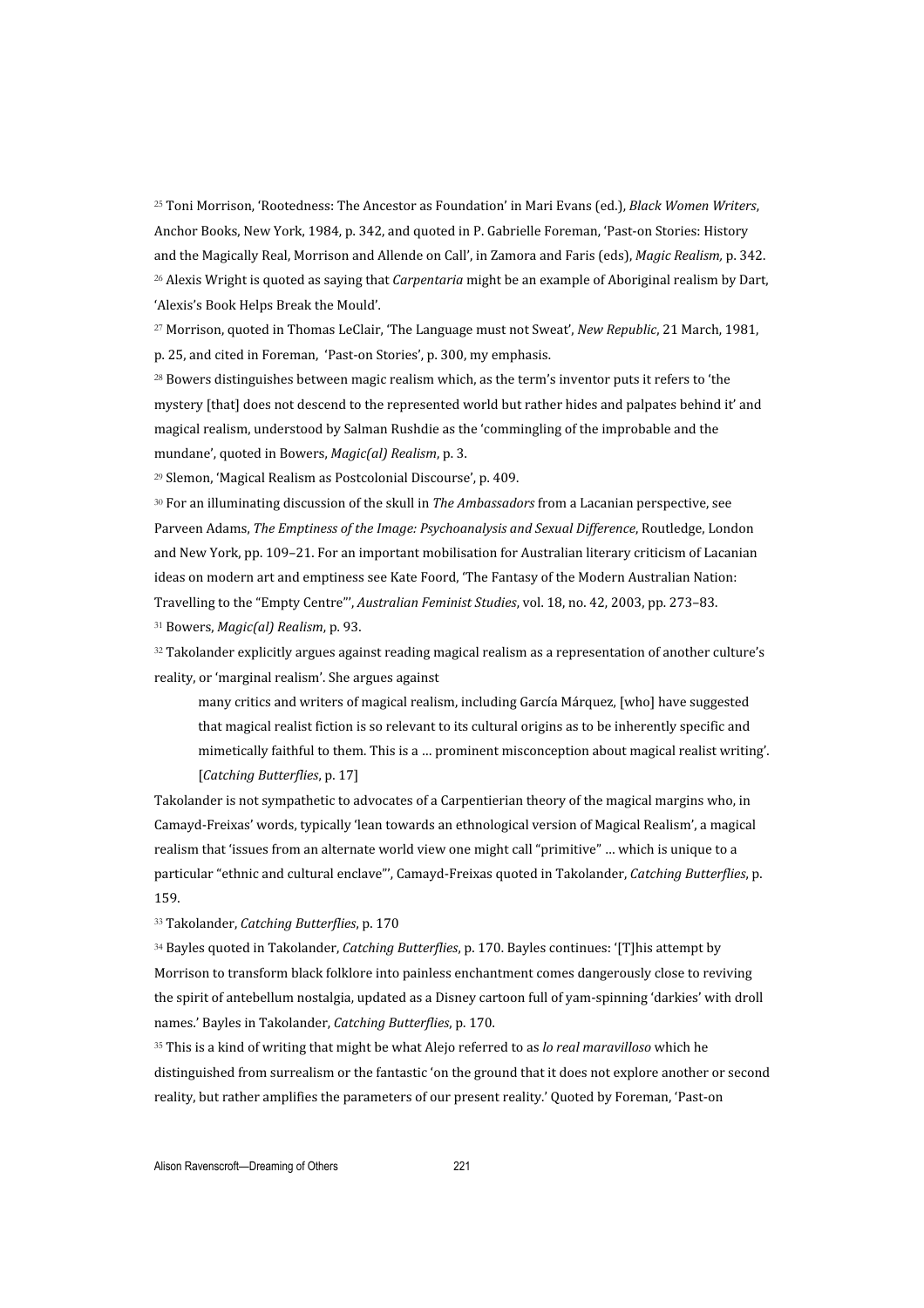Stories', p. 298. In this sense, Carpentier might be taken to refer back to Roh, and the idea that the so‐ called magic is another aspect of reality; that is, Carpentier's claims would deliver the Indigenoussigned text into a notion of reality as always having these two parts.

Wright, *Carpentaria*, pp. 55–6.

- Wright, *Carpentaria*, p. 58.
- Wright, *Carpentaria*, p. 57.
- Wright, *Carpentaria*, p. 62.
- Wright, *Carpentaria*, p. 63, original emphasis.
- Wright, *Carpentaria*, pp. 82–3.
- Wright, *Carpentaria*, p. 73.
- Wright, *Carpentaria*, p. 59.
- Wright, *Carpentaria*, p. 58.
- Personal communication with the author. *Capricornia* and *Carpentaria* might, Alexis Wright suggests, be read productively together for the historical differences they figure.
- Wright, *Carpentaria*, p. 276.
- Wright, *Carpentaria*, p. 303.
- Wright, *Carpentaria*, p. 467.
- According to Katharine England in 'Small‐town Dreaming':
	- Norm Phantom, who has difficulty differentiating between dead and living visitors to his fish room, subscribes to a wonderful synthesis of scriptural Christianity and Dreamtime beliefs, and Will Phantom is calmly lectured during a town-razing cyclone by an impossible succession of beanie‐clad elders.

For Jane Sullivan, too, in 'From Here to Carpentaria': the 'old people in beanies are more [Will's] hallucination than reality'.

- Wright, *Carpentaria*, p. 519.
- Wright, *Carpentaria*, p. 186.
- Wright, *Carpentaria*, p. 206.
- Wright, *Carpentaria*, p. 209.
- Wright, *Carpentaria*, p. 210.
- Wright, *Carpentaria*, p. 119.
- Wright, *Carpentaria*, p. 144.
- Wright, *Carpentaria*, p. 119.
- Wright, *Carpentaria*, p. 120.
- Wright, *Carpentaria*, p. 226.
- Wright, *Carpentaria*, p. 228.
- Wright, *Carpentaria*, p. 343.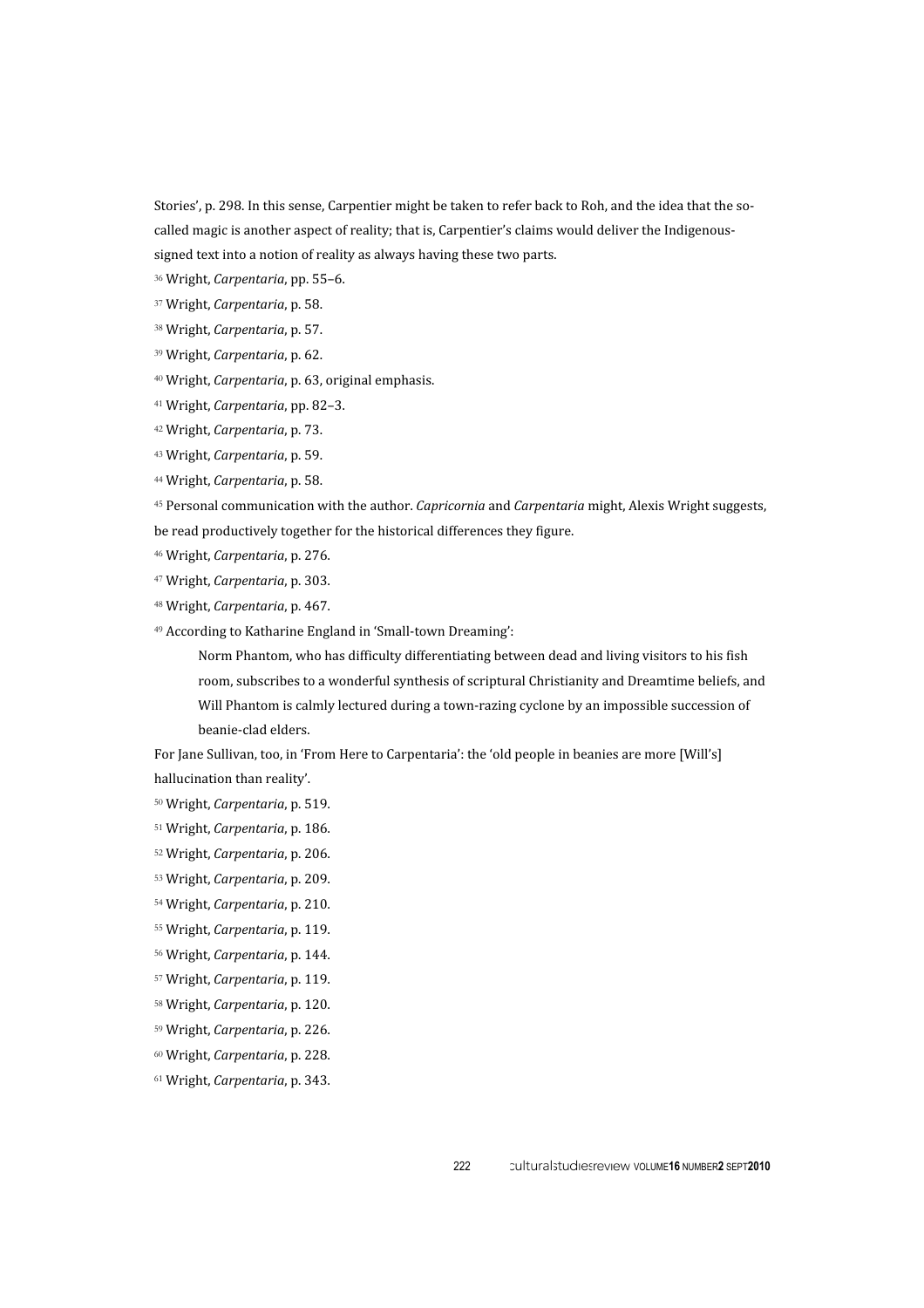<sup>62</sup> Wright, *Carpentaria*, p. 344.

<sup>63</sup> In magic realism, the two parts, fantasy and realism, are described by Slemon as:

each working toward the creation of a different kind of fictional world from the other. Since the ground rules of these two worlds are incompatible, neither one can fully come into being, and each remains suspended, locked in a continuous dialectic with the 'other', a situation which creates disjunction within each of the separate discursive systems, rending them with gaps, silences and absences.

'Magic Realism as Postcolonial Discourse', p. 409.

<sup>64</sup> For discussion of Indigenous story popularised as children's story, see John Morton, 'Tiddalik's Travels: The Making and Remaking of an Aboriginal Flood Myth', *Advances in Ecological Research*, vol. 39, 2006, pp. 139–58.

<sup>65</sup> Wolfe, 'On Waking Up'.

<sup>66</sup> Aboriginal writers become peddlers of a 'maban' reality which, according to Takolander, sits very close to a capitulation to the pressures of publishing houses' commercial interests, including the selling power of 'magic realism', rather than a representation of subjectivity that arises in another cultural location, Takolander, *Catching Butterflies*, p. 171. Takolander's confidence that the 'magical' events in magical realist novels do not arise from any cultural belief system (p. 201)—she cites the return of the dead child in *Beloved* as an example—puts another kind of pressure on reading Indigenous writing. The so-called maban or magic realist elements she finds in Indigenous women's lifestory for instance—she refers to Morgan, Ginibi, and Sykes—are dismissed. Takolander is not sympathetic to advocates of a Carpentierian theory of the magical margins who, in Camayd‐Freixas' words, typically 'lean towards an ethnological version of Magical Realism', a magical realism that 'issues from an alternate world view one might call "primitive"', which is unique to a particular 'ethnic and cultural enclave', Camayd‐Freixas quoted by Takolander, p. 159.

<sup>67</sup> Frances Devlin‐Glass, 'A Politics of the Dreamtime', p. 392.

<sup>68</sup> Wright quoted in Katharine England and Deborah Bogle, 'Place of Hope and Desperation', *Advertiser*, 30 June 2007, p. W8.

<sup>69</sup> Deborah Bird Rose, *Dingo makes us Human: Life and Land in Australian Aboriginal Culture*, Cambridge University Press, Cambridge, 2000.

<sup>70</sup> Devlin‐Glass, 'A Politics of the Dreamtime', p. 392.

<sup>71</sup> Wright, *Carpentaria*, p .2.

<sup>72</sup> Wright, *Carpentaria*, pp. 1–2.

<sup>73</sup> Devlin‐Glass, 'A Politics of the Dreamtime', p. 394.

<sup>74</sup> Devlin‐Glass, 'A Politics of the Dreamtime', pp. 394–5.

<sup>75</sup> Alison Ravenscroft, 'Coming to Matter: The Grounds of Our Embodied Difference', *Postcolonial Studies*, vol. 10, no. 3, 2007, pp. 287–300.

<sup>76</sup> Devlin‐Glass, 'A Politics of the Dreamtime', p. 397.